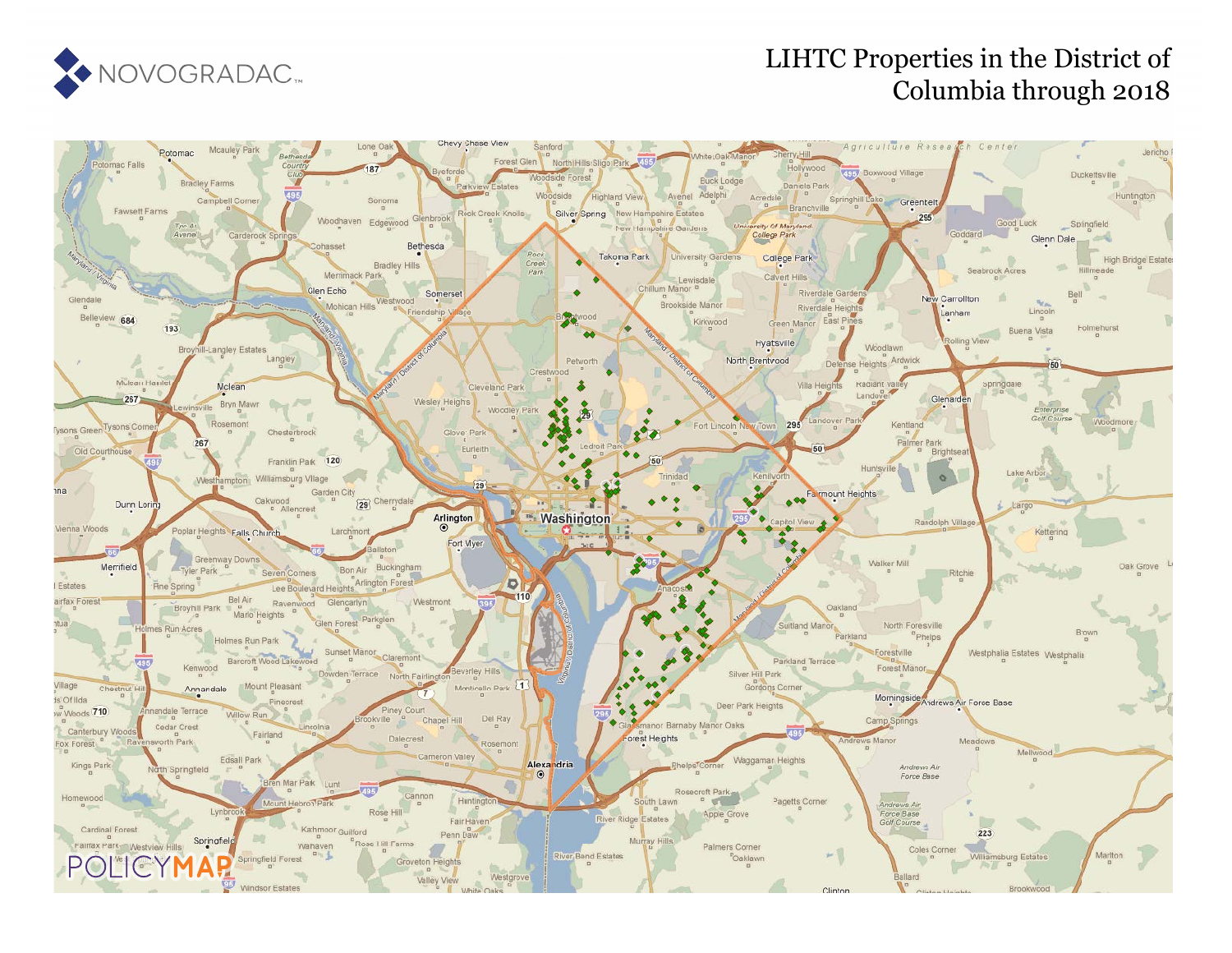| <b>Project Name</b>                                                           | <b>Address</b>                                     | <b>City</b>                    | <b>State</b> | <b>Zip Code</b> | Nonprofit<br><b>Sponsor</b> | <b>Allocation</b><br>Year | Annual<br><b>Allocated</b><br><b>Amount</b> | in Service | <b>Year Placed Construction</b><br><b>Type</b> | <b>Total</b><br><b>Units</b> | Low<br>Income<br><b>Units</b> | <b>Rent or</b><br><b>Income</b><br><b>Ceiling</b> | <b>Credit</b><br><b>Percentag Exempt</b><br>$\bullet$ | Tax-<br><b>Bond</b> | <b>HUD Multi-</b><br><b>Family</b><br><b>Financing/Rent</b><br>al Assistance |
|-------------------------------------------------------------------------------|----------------------------------------------------|--------------------------------|--------------|-----------------|-----------------------------|---------------------------|---------------------------------------------|------------|------------------------------------------------|------------------------------|-------------------------------|---------------------------------------------------|-------------------------------------------------------|---------------------|------------------------------------------------------------------------------|
| <b>VICTORY SQUARE</b>                                                         | <b>600 BARNES</b><br><b>ST NE</b>                  | <b>WASHINGTON</b>              | DC           | 20019           | No                          | Insufficient<br>Data      | \$57,320                                    | 2012       | <b>New Construction</b>                        | 98                           | 97                            | 60% AMGI                                          | 30%<br>present<br>value                               | Yes                 | No                                                                           |
| <b>BASS CIRCLE APTS</b>                                                       | 4511 B ST SE                                       | WASHINGTON                     | DC           | 20019           | No                          | Insufficient<br>Data      | \$804,377                                   | 2012       | Acquisition and<br>Rehab                       | 119                          | 119                           | 60% AMGI                                          | 30%<br>present<br>value                               | Yes                 | No                                                                           |
| <b>GRIFFIN HOUSE</b>                                                          | 2765 NAYLOR<br><b>RD SE</b>                        | <b>WASHINGTON</b>              | DC           | 20020           | $\mathbf{No}$               | Insufficient<br>Data      | \$99,357                                    | 2012       | Not Indicated                                  | 36                           | $36\,$                        | 60% AMGI                                          | Not<br>Indicated                                      | Yes                 | No                                                                           |
| <b>GASNER HOUSE</b>                                                           | <b>2810 TEXAS</b><br><b>AVE SE</b>                 | WASHINGTON                     | DC           | 20020           | No                          | Insufficient<br>Data      | \$216,592                                   | 2012       | Acquisition and<br>Rehab                       | 49                           | 49                            | 60% AMGI                                          | 30%<br>present<br>value                               | Yes                 | No                                                                           |
| <b>CAPITOL HILL</b><br><b>TOWERS</b>                                          | 900 G ST NE                                        | WASHINGTON                     | DC           | 20002           | No                          | Insufficient<br>Data      | \$841,634                                   | 2012       | Acquisition and<br>Rehab                       | 214                          | 214                           | 60% AMGI                                          | 30%<br>present<br>value                               | Yes                 | No                                                                           |
| <b>MAYFAIR MANSION</b><br>Ш                                                   |                                                    | 3743 JAY ST NE WASHINGTON      | DC           | 20019           | No                          | Insufficient<br>Data      | \$913,733                                   | 2012       | Acquisition and<br>Rehab                       | 160                          | 160                           | 60% AMGI                                          | 30%<br>present<br>value                               | Yes                 | No                                                                           |
| <b>CAPPER ACC</b><br><b>TOWNHOMES PHASE</b><br>II                             |                                                    | 900 FIFTH ST WASHINGTON        | DC           | 20003           | $\mathbf{No}$               | Insufficient<br>Data      | \$403,023                                   | 2012       | <b>New Construction</b>                        | 47                           | 47                            | 60% AMGI                                          | 30%<br>present<br>value                               | Yes                 | $\mathbf{N}\mathbf{o}$                                                       |
| <b>SAMUEL KELSEY</b><br>APTS                                                  | 3322 14TH ST<br><b>NW</b>                          | <b>WASHINGTON</b>              | DC           | 20010           | No                          | Insufficient<br>Data      | \$515,639                                   | 2012       | Acquisition and<br>Rehab                       | 150                          | 150                           | 60% AMGI                                          | 30%<br>present<br>value                               | Yes                 | No                                                                           |
| 32 THIRTY-TWO APTS $\frac{3232 \text{ GEORGIA}}{\text{AVE NW}}$ WASHINGTON DC |                                                    |                                |              | 20010           | $\mathbf{No}$               | Insufficient<br>Data      | \$718,805                                   | 2013       | <b>New Construction</b>                        | 69                           | 69                            | 60% AMGI                                          | 30%<br>present<br>value                               | Yes                 | No                                                                           |
| <b>ROUNDTREE</b><br><b>RESIDENCES</b>                                         | <b>AVE SE</b>                                      | $2515$ ALABAMA $\,$ WASHINGTON | DC           | 20020           | No                          | Insufficient<br>Data      | \$549,437                                   | 2013       | <b>New Construction</b>                        | 91                           | 72                            | 60% AMGI                                          | 30%<br>present<br>value                               | Yes                 | No                                                                           |
| HOUSE OF LEBANON 27 O ST NW                                                   |                                                    | WASHINGTON                     | DC           | 20001           | No                          | Insufficient<br>Data      | \$674,048                                   | 2013       | Acquisition and<br>Rehab                       | 82                           | 78                            | 60% AMGI                                          | 30 %<br>present<br>value                              | Yes                 | No                                                                           |
| THE NANNIE HELEN<br>AT 4800                                                   | 4800 NANNIE<br>HELEN<br><b>BURROUGHS</b><br>AVE NE | WASHINGTON                     | DC           | 20019           | No                          | Insufficient<br>Data      | \$646,334                                   | 2013       | <b>New Construction</b>                        | 70                           | 70                            | 60% AMGI                                          | 30%<br>present<br>value                               | Yes                 | No                                                                           |
| <b>SCATTERED SITE</b><br><b>II/FENDALL</b><br><b>HEIGHTS</b>                  | ST <sub>SE</sub>                                   | 2025 FENDALL WASHINGTON        | DC           | 20020           | N <sub>o</sub>              | 2013                      | \$37,024                                    | 2013       | Acquisition and<br>Rehab                       | 28                           | 28                            | 60% AMGI                                          | 30%<br>present<br>value                               | Yes                 | No                                                                           |

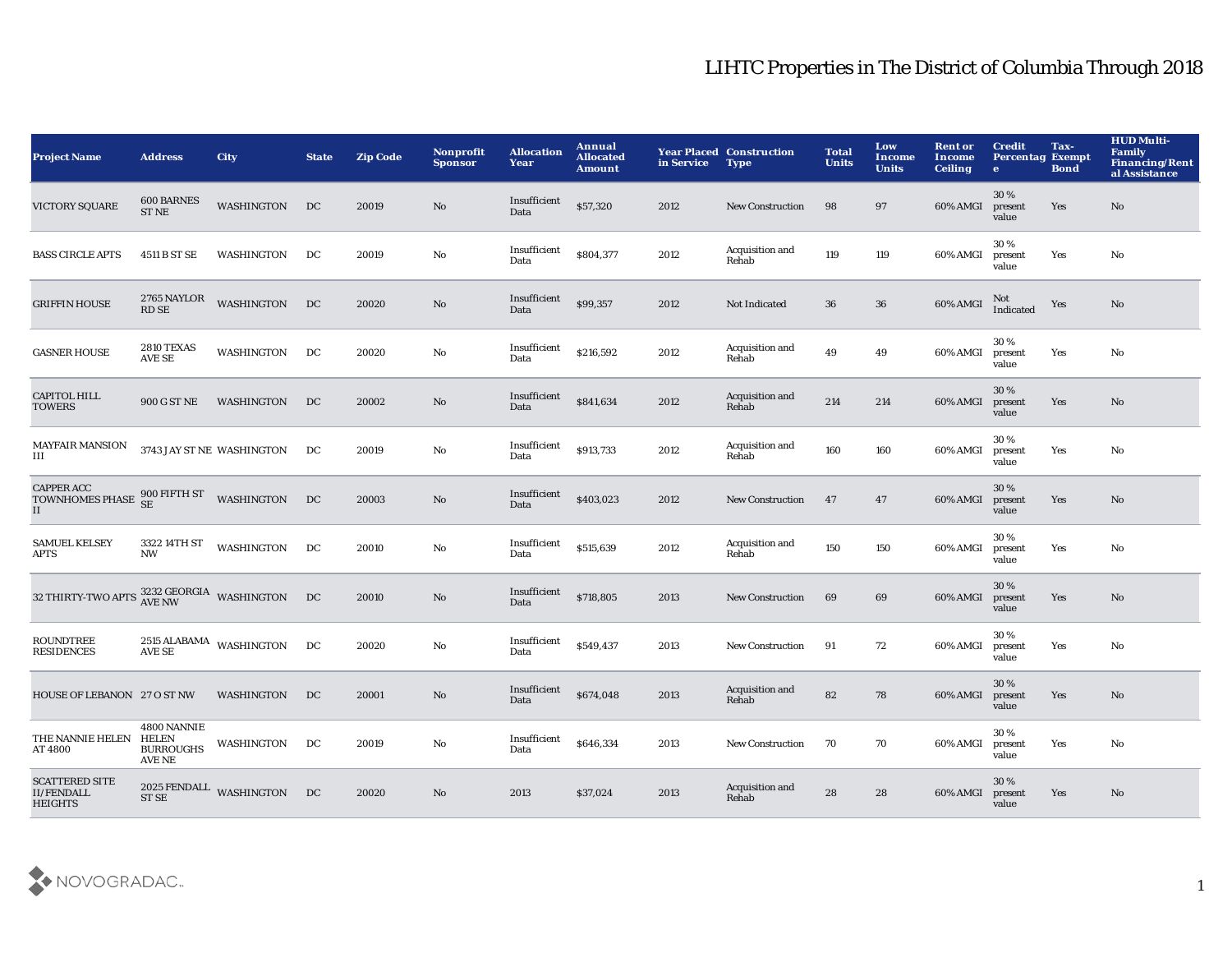| <b>Project Name</b>                                 | <b>Address</b>                                        | <b>City</b>                            | <b>State</b> | <b>Zip Code</b> | Nonprofit<br><b>Sponsor</b> | <b>Allocation</b><br>Year | Annual<br><b>Allocated</b><br><b>Amount</b> | in Service | <b>Year Placed Construction</b><br><b>Type</b> | <b>Total</b><br><b>Units</b> | Low<br><b>Income</b><br><b>Units</b> | <b>Rent or</b><br>Income<br><b>Ceiling</b> | <b>Credit</b><br><b>Percentag Exempt</b><br>$\bullet$ | Tax-<br><b>Bond</b> | <b>HUD Multi-</b><br><b>Family</b><br><b>Financing/Rent</b><br>al Assistance |
|-----------------------------------------------------|-------------------------------------------------------|----------------------------------------|--------------|-----------------|-----------------------------|---------------------------|---------------------------------------------|------------|------------------------------------------------|------------------------------|--------------------------------------|--------------------------------------------|-------------------------------------------------------|---------------------|------------------------------------------------------------------------------|
| <b>TYLER HOUSE</b><br><b>APARTMENTS</b>             | 1200 N<br><b>CAPITOL ST</b><br><b>NW</b>              | WASHINGTON                             | DC           | 20001           | No                          | 2012                      | \$303,000                                   | 2013       | Acquisition and<br>Rehab                       | 284                          | 284                                  | 60% AMGI                                   | 30%<br>present<br>value                               | Yes                 | No                                                                           |
| <b>JUNIPER HEIGHTS</b>                              | 7611 GEORGIA<br>AVENUE, NW                            | <b>WASHINGTON</b>                      | DC           | 20012           | No                          | 2013                      | \$521,571                                   | 2013       | Acquisition and<br>Rehab                       | 95                           | 84                                   | 60% AMGI                                   | 30 %<br>present<br>value                              | Yes                 | No                                                                           |
| <b>MONSENOR</b><br>ROMERO                           | <b>3145 MOUNT</b><br><b>NW</b>                        | PLEASANT ST WASHINGTON                 | DC           | 20010           | No                          | Insufficient<br>Data      | \$997,302                                   | 2014       | Acquisition and<br>Rehab                       | 63                           | 63                                   | 60% AMGI                                   | 70 %<br>present<br>value                              | No                  | No                                                                           |
| THE HODGE ON 7TH                                    |                                                       | $1490\,{\rm SEVENTH}$ WASHINGTON ST NW | DC           | 20001           | No                          | Insufficient<br>Data      | \$101,859                                   | 2014       | <b>New Construction</b>                        | 90                           | 90                                   | 60% AMGI                                   | 30%<br>present<br>value                               | Yes                 | No                                                                           |
| <b>JUSTICE PARK</b><br><b>APARTMENTS</b>            | 1421 EUCLID<br><b>ST NW</b>                           | <b>WASHINGTON</b>                      | DC           | 20009           | No                          | 2012                      | \$77,000                                    | 2014       | <b>New Construction</b>                        | 28                           | 28                                   | 60% AMGI                                   | 70%<br>present<br>value                               | No                  | No                                                                           |
| MILESTONES AT 2ND 5740 2ND ST<br><b>STREET</b>      | $\rm NE$                                              | <b>WASHINGTON</b>                      | DC           | 20011           | No                          | 2012                      | \$60,661                                    | 2014       | Acquisition and<br>Rehab                       | 50                           | 43                                   | 60% AMGI                                   | <b>Both 30%</b><br>and 70%<br>present<br>value        | Yes                 | No                                                                           |
| <b>MILESTONES AT</b><br>PINEY BRANCH                | <b>5940 PINEY</b><br><b>BRANCH RD</b>                 | WASHINGTON                             | DC           | 20011           | No                          | 2012                      | \$0                                         | 2014       | Acquisition and<br>Rehab                       | 28                           | 25                                   | 60% AMGI                                   | <b>Both 30%</b><br>and 70%<br>present<br>value        | Yes                 | No                                                                           |
| PARK 7 APARTMENTS MINNESOTA                         | 4020<br><b>AVE NE</b>                                 | WASHINGTON                             | DC           | 20019           | No                          | 2012                      | \$220,454                                   | 2014       | <b>New Construction</b>                        | 377                          | 362                                  | 60% AMGI                                   | 30 %<br>present<br>value                              | Yes                 | No                                                                           |
| <b>SCATTERED SITE</b><br><b>II/MARIAN HOUSE</b>     | 525 MELLON<br><b>ST SE</b>                            | <b>WASHINGTON</b>                      | DC           | 20032           | No                          | 2013                      | \$23,884                                    | 2014       | Acquisition and<br>Rehab                       | 42                           | 42                                   | 60% AMGI                                   | 30%<br>present<br>value                               | Yes                 | No                                                                           |
| <b>SEVERNA ON K</b>                                 | <b>43 K ST NW</b>                                     | WASHINGTON                             | DC           | 20001           | No                          | 2012                      | \$99,089                                    | 2014       | <b>New Construction</b>                        | 133                          | 101                                  | 60% AMGI                                   | 30 %<br>present<br>value                              | Yes                 | No                                                                           |
| LINCOLN<br><b>WESTMORELAND</b><br><b>APARTMENTS</b> | 1730 7TH<br>STREET, NW                                | WASHINGTON                             | DC           | 20001           | No                          | 2014                      | \$683,037                                   | 2014       | <b>New Construction</b>                        | 110                          | 110                                  | 60% AMGI                                   | 30%<br>present<br>value                               | Yes                 | No                                                                           |
| <b>SOME SCATTERED</b><br><b>SITES II</b>            | <b>1151 NEW</b><br><b>JERSEY</b><br><b>AVENUE, NW</b> | WASHINGTON                             | DC           | 20001           | Yes                         | 2013                      | \$332,087                                   | 2014       | Acquisition and<br>Rehab                       | 27                           | 27                                   | 60% AMGI                                   | 30%<br>present<br>value                               | Yes                 | No                                                                           |
| SHERIDAN STATION 2516 STANTON<br>III                | ROAD, SE                                              | WASHINGTON                             | DC           | 20020           | No                          | 2015                      | \$1,775,304                                 | 2014       | <b>New Construction</b>                        | 133                          | 133                                  | 60% AMGI                                   | 30%<br>present<br>value                               | Yes                 | No                                                                           |

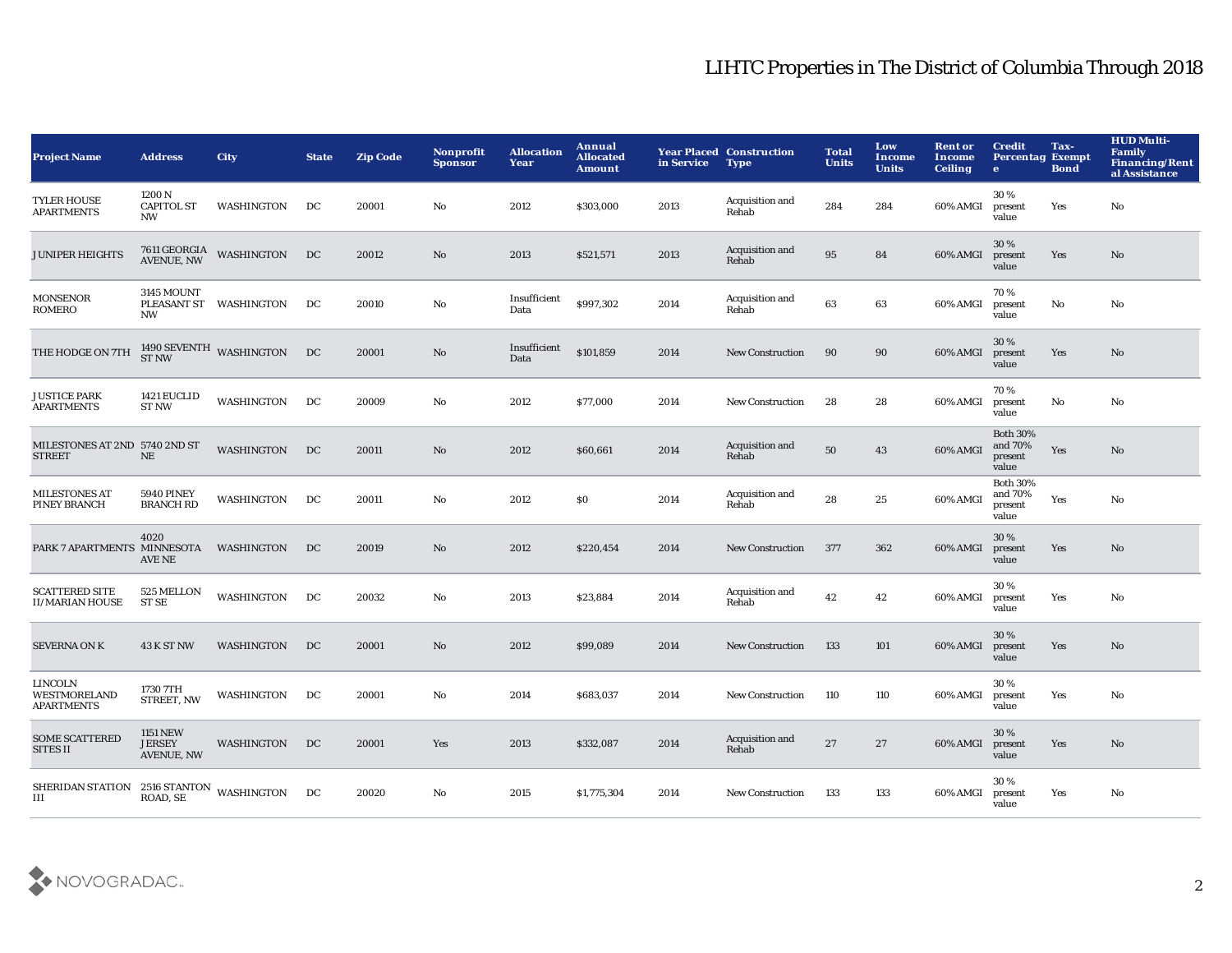| <b>Project Name</b>                     | <b>Address</b>                                | City                                    | <b>State</b> | <b>Zip Code</b> | <b>Nonprofit</b><br><b>Sponsor</b> | <b>Allocation</b><br>Year | Annual<br><b>Allocated</b><br><b>Amount</b> | in Service | <b>Year Placed Construction</b><br><b>Type</b> | <b>Total</b><br><b>Units</b> | Low<br><b>Income</b><br><b>Units</b> | <b>Rent or</b><br>Income<br><b>Ceiling</b> | <b>Credit</b><br><b>Percentag Exempt</b><br>e | Tax-<br><b>Bond</b> | <b>HUD Multi-</b><br><b>Family</b><br><b>Financing/Rent</b><br>al Assistance |
|-----------------------------------------|-----------------------------------------------|-----------------------------------------|--------------|-----------------|------------------------------------|---------------------------|---------------------------------------------|------------|------------------------------------------------|------------------------------|--------------------------------------|--------------------------------------------|-----------------------------------------------|---------------------|------------------------------------------------------------------------------|
| HIGHLAND TERRACE                        | 852 BARNABY<br>ST SE                          | <b>WASHINGTON</b>                       | DC           | 20032           | No.                                | 2014                      | \$47,824                                    | 2015       | Acquisition and<br>Rehab                       | 124                          | 124                                  | 60% AMGI                                   | 30%<br>present<br>value                       | Yes                 | No                                                                           |
| TRINITY PLAZA                           | <b>21 ATLANTIC</b><br><b>ST SW</b>            | <b>WASHINGTON</b>                       | DC           | 20032           | No                                 | 2013                      | \$56,866                                    | 2015       | <b>New Construction</b>                        | 49                           | 49                                   | 60% AMGI                                   | 30%<br>present<br>value                       | Yes                 | No                                                                           |
| <b>EASTBROOKE</b><br><b>APARTMENTS</b>  | 323 62ND<br>STREET, NE                        | <b>WASHINGTON</b>                       | DC           | 20019           | No                                 | 2014                      | \$364,216                                   | 2015       | <b>New Construction</b>                        | 39                           | 39                                   | 60% AMGI                                   | 30%<br>present<br>value                       | Yes                 | No                                                                           |
| VISIONARY SQUARE<br><b>APARTMENTS</b>   | 2401<br>PLACE, NW                             | WASHINGTON WASHINGTON                   | DC           | 20018           | No                                 | 2016                      | \$837,476                                   | 2015       | <b>New Construction</b>                        | 47                           | 47                                   | 60% AMGI                                   | 70%<br>present<br>value                       | No                  | No                                                                           |
| <b>WEINBERG</b><br><b>COMMONS</b>       |                                               | $5078$ BENNING $\,$ WASHINGTON ROAD, SE | DC           | 20019           | Yes                                | 2015                      | \$780,311                                   | 2015       | <b>New Construction</b>                        | 36                           | 36                                   | 60% AMGI                                   | 30%<br>present<br>value                       | Yes                 | No                                                                           |
| <b>BRIGHTWOOD</b><br><b>COMMUNITIES</b> | 5805 14TH<br><b>STREET, NW</b>                | <b>WASHINGTON</b>                       | DC           | 20011           | No                                 | Insufficient<br>Data      | \$529,416                                   | 2015       | Acquisition and<br>Rehab                       | 141                          | 127                                  | 60% AMGI                                   | 30%<br>present<br>value                       |                     | No                                                                           |
| <b>CHANNING E.</b><br>PHILLIPS HOMES    | 1710 7TH<br>STREET, NW                        | <b>WASHINGTON</b>                       | DC           | 20001           | No                                 | 2015                      | \$618,769                                   | 2016       | <b>New Construction</b>                        | 56                           | 56                                   | 60% AMGI                                   | 30%<br>present<br>value                       | Yes                 | No                                                                           |
| 2321 4TH STREET                         | 23214TH<br>STREET, NE                         | <b>WASHINGTON</b>                       | DC           | 20002           | No                                 | 2014                      | \$1,041,506                                 | 2016       | <b>New Construction</b>                        | 116                          | 116                                  | 60% AMGI                                   | 30%<br>present<br>value                       |                     | No                                                                           |
| GROVE AT PARKSIDE KENILWORTH WASHINGTON | 600<br><b>TERRACE NE</b>                      |                                         | DC           | 20019           | No.                                | Insufficient<br>Data      | \$1,360,409                                 | 2016       | <b>New Construction</b>                        | 186                          | 186                                  | 60% AMGI                                   | 30%<br>present<br>value                       |                     | No                                                                           |
| <b>HIGHLAND TERRACE</b>                 | 852 BARNABY<br>STREET, SE                     | <b>WASHINGTON</b>                       | DC           | 20032           | No                                 | 2014                      | \$478,243                                   | 2016       | Acquisition and<br>Rehab                       | 124                          | 124                                  | 60% AMGI                                   | 30%<br>present<br>value                       |                     | No                                                                           |
| <b>METRO VILLAGE</b>                    | 7053 SPRING<br>PLACE, NW                      | <b>WASHINGTON</b>                       | DC           | 20012           | No                                 | Insufficient<br>Data      | \$706,307                                   | 2016       | Acquisition and<br>Rehab                       | 150                          | 123                                  | 60% AMGI                                   | 30%<br>present<br>value                       |                     | No                                                                           |
| NORTH CAPITOL<br><b>COMMONS</b>         | 1005 NORTH<br><b>CAPITOL</b><br><b>STREET</b> | WASHINGTON                              | DC           | 20001           | No                                 | 2014                      | \$958,710                                   | 2016       | <b>New Construction</b>                        | 124                          | 124                                  | 60% AMGI                                   | 30%<br>present<br>value                       |                     | No                                                                           |
| PHYLLIS WHEATLEY                        | 901 RHODE<br><b>ISLAND</b><br><b>AVENUE</b>   | <b>WASHINGTON</b>                       | DC           | 20001           | No                                 | 2014                      | \$886,206                                   | 2016       | Acquisition and<br>Rehab                       | 84                           | 84                                   | 60% AMGI                                   | 70%<br>present<br>value                       |                     | No                                                                           |

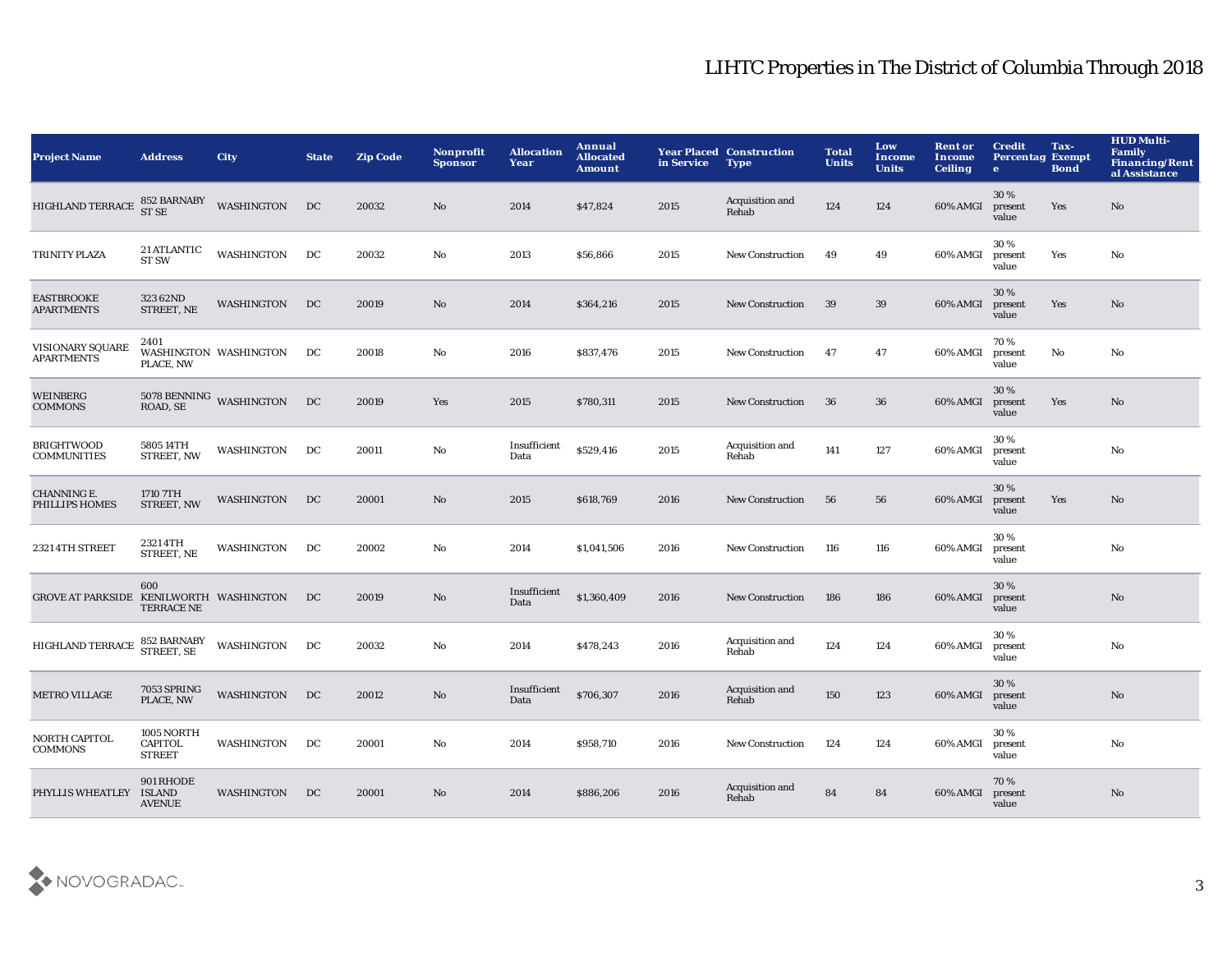| <b>Project Name</b>                        | <b>Address</b>                       | City                                     | <b>State</b> | <b>Zip Code</b> | Nonprofit<br><b>Sponsor</b> | <b>Allocation</b><br>Year | Annual<br><b>Allocated</b><br><b>Amount</b> | in Service | <b>Year Placed Construction</b><br><b>Type</b> | <b>Total</b><br><b>Units</b> | Low<br>Income<br><b>Units</b> | <b>Rent or</b><br>Income<br><b>Ceiling</b> | Tax-<br><b>Credit</b><br><b>Percentag Exempt</b><br><b>Bond</b><br>$\bullet$ | <b>HUD Multi-</b><br><b>Family</b><br><b>Financing/Rent</b><br>al Assistance |
|--------------------------------------------|--------------------------------------|------------------------------------------|--------------|-----------------|-----------------------------|---------------------------|---------------------------------------------|------------|------------------------------------------------|------------------------------|-------------------------------|--------------------------------------------|------------------------------------------------------------------------------|------------------------------------------------------------------------------|
| THE BIXBY                                  | <b>SE</b>                            | 601 L STREET, WASHINGTON                 | DC           | 20003           | No                          | Insufficient<br>Data      | \$446,767                                   | 2016       | <b>New Construction</b>                        | 195                          | 39                            | 60% AMGI                                   | 30%<br>present<br>value                                                      | $\mathbf{No}$                                                                |
| 770 C STREET<br><b>APARTMENTS</b>          | <b>SE</b>                            | 770 C STREET, WASHINGTON                 | DC           | 20001           | $\mathbf{N}\mathbf{o}$      | Insufficient<br>Data      | \$39,466                                    | 2016       | <b>New Construction</b>                        | 34                           | 34                            | 60% AMGI                                   | 30 %<br>present<br>value                                                     | $\mathbf{N}\mathbf{o}$                                                       |
| <b>GIRARD STREET</b><br><b>APARTMENTS</b>  | 1545 GIRARD<br>STREET,,NE            | <b>WASHINGTON</b>                        | DC           | 20018           | No                          | 2014                      | \$86,503                                    | 2016       | Acquisition and<br>Rehab                       | 25                           | 25                            | 60% AMGI                                   | 70%<br>present<br>value                                                      | Yes                                                                          |
| THE ARRIS<br><b>WORKFORCE</b>              | 1331 4TH<br>STREET, SE               | WASHINGTON                               | DC           | 20003           | No                          | Insufficient<br>Data      | \$51,177                                    | 2016       | <b>New Construction</b>                        | 327                          | 66                            | 60% AMGI                                   | 30%<br>present<br>value                                                      | $\mathbf{N}\mathbf{o}$                                                       |
| BRIGHTWOOD-<br>LONGFELLOW                  | 734<br>STREET, NW                    | LONGFELLOW WASHINGTON                    | DC           | 20011           | No                          | 2015                      | \$93,926                                    | 2017       | Acquisition and<br>Rehab                       | 60                           | 51                            | 60% AMGI                                   | 70%<br>present<br>value                                                      | No                                                                           |
| <b>REV G SMITH</b><br><b>APARTMENTS</b>    | 2335<br><b>ALTAMONT</b><br>PLACE, SE | <b>WASHINGTON</b>                        | DC           | 20032           | No                          | 2015                      | \$57,500                                    | 2017       | Acquisition and<br>Rehab                       | 37                           | 37                            | 50% AMGI                                   | 70%<br>present<br>value                                                      | $\mathbf{N}\mathbf{o}$                                                       |
| <b>ST. STEPHENS</b><br><b>APARTMENTS</b>   |                                      | $4000\, \rm BENNING$ WASHINGTON ROAD, NE | DC           | 20019           | No                          | 2016                      | \$79,810                                    | 2017       | Acquisition and<br>Rehab                       | 71                           | 71                            | 60% AMGI                                   | 30%<br>present<br>value                                                      | No                                                                           |
| WAH LUCK HOUSE                             | 800 6TH<br>STREET, NW                | WASHINGTON                               | DC           | 20001           | No                          | Insufficient<br>Data      | \$230,480                                   | 2017       | Acquisition and<br>Rehab                       | 153                          | 152                           | 60% AMGI                                   | 30 %<br>present<br>value                                                     | No                                                                           |
| PARKCHESTER<br><b>APARTMENTS</b>           | <b>2704 WADE</b><br>ROAD, SE         | <b>WASHINGTON</b>                        | DC           | 20020           | No                          | Insufficient<br>Data      | \$77,836                                    | 2018       | Acquisition and<br>Rehab                       | 94                           | 94                            | 60% AMGI                                   | 30%<br>present<br>value                                                      | No                                                                           |
| PORTNER FLATS<br><b>APARTMENTS</b>         | 1440 V<br>STREET, NW                 | <b>WASHINGTON</b>                        | DC           | 20009           | No                          | Insufficient<br>Data      | \$151,019                                   | 2018       | <b>New Construction</b>                        | 96                           | 96                            | 60% AMGI                                   | 30%<br>present<br>value                                                      | No                                                                           |
| <b>RESIDENCES AT</b><br><b>HAYES</b>       | 5201 HAYES<br>STREET, NE             | <b>WASHINGTON</b>                        | DC           | 20019           | No                          | Insufficient<br>Data      | \$132,974                                   | 2018       | Acquisition and<br>Rehab                       | 150                          | 150                           | 60% AMGI                                   | 30%<br>present<br>value                                                      | No                                                                           |
| <b>SARAH'S CIRCLE</b><br><b>APARTMENTS</b> | 255117TH<br>STREET, NW               | WASHINGTON                               | DC           | 20009           | No.                         | 2017                      | \$72,126                                    | 2018       | Acquisition and<br>Rehab                       | 49                           | 49                            | 60% AMGI                                   | 70%<br>present<br>value                                                      | No                                                                           |
| THE BALDWIN                                | 1300 H<br>STREET, NE                 | WASHINGTON                               | DC           | 20002           | No                          | 2017                      | \$109,999                                   | 2018       | Acquisition and<br>Rehab                       | 33                           | 33                            | 60% AMGI                                   | 70%<br>present<br>value                                                      | No                                                                           |

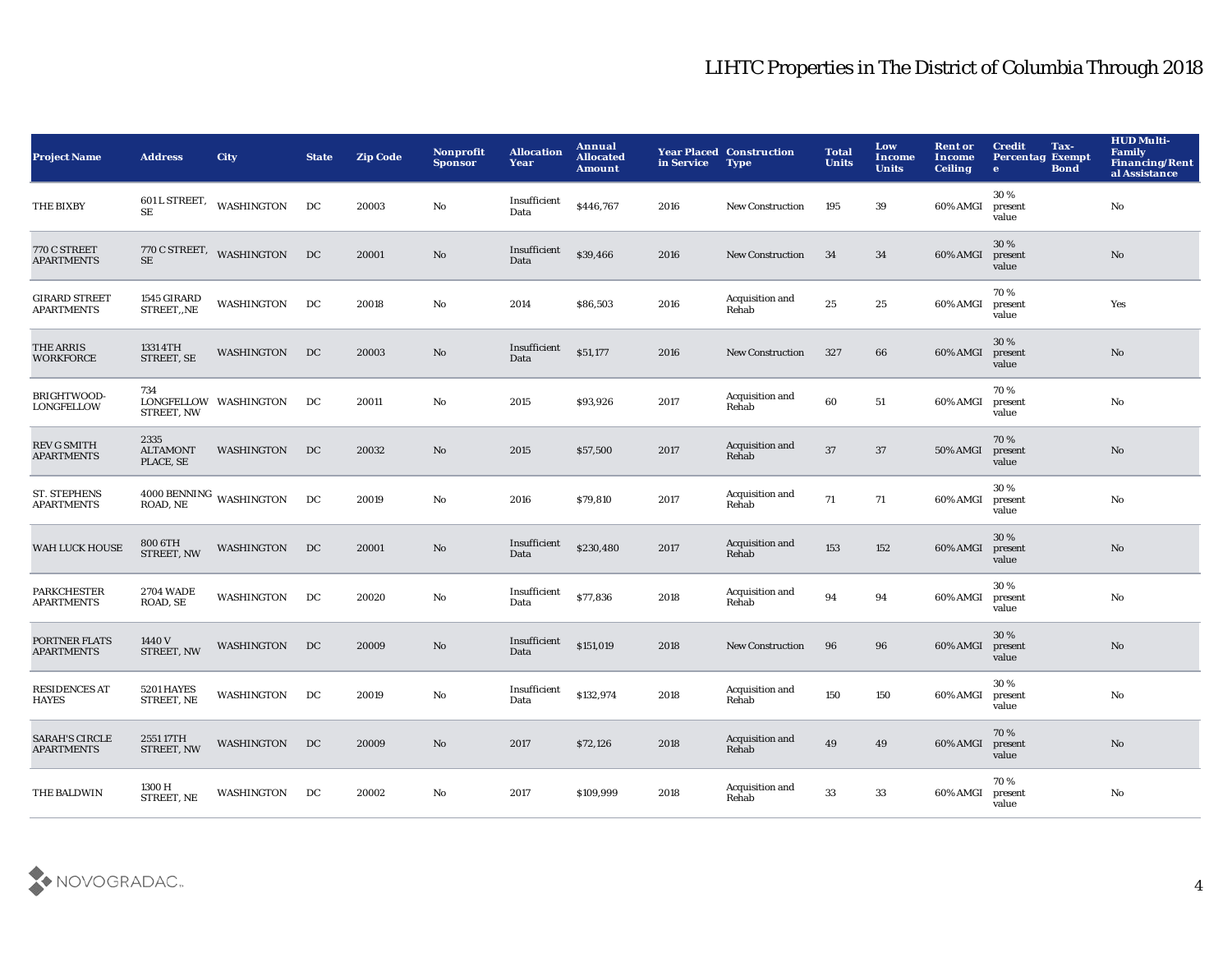| <b>Project Name</b>                               | <b>Address</b>                                    | <b>City</b>                                                             | <b>State</b> | <b>Zip Code</b> | Nonprofit<br><b>Sponsor</b> | <b>Allocation</b><br>Year | Annual<br><b>Allocated</b><br><b>Amount</b>      | in Service           | <b>Year Placed Construction</b><br><b>Type</b> | <b>Total</b><br><b>Units</b> | Low<br><b>Income</b><br><b>Units</b> | <b>Rent or</b><br><b>Income</b><br><b>Ceiling</b> | <b>Credit</b><br><b>Percentag Exempt</b><br>$\mathbf{e}$ | Tax-<br><b>Bond</b> | <b>HUD Multi-</b><br>Family<br>Financing/Rent<br>al Assistance |
|---------------------------------------------------|---------------------------------------------------|-------------------------------------------------------------------------|--------------|-----------------|-----------------------------|---------------------------|--------------------------------------------------|----------------------|------------------------------------------------|------------------------------|--------------------------------------|---------------------------------------------------|----------------------------------------------------------|---------------------|----------------------------------------------------------------|
| 3121 MT PLEASANT<br><b>STREET</b>                 | 3121 MOUNT<br><b>NW</b>                           | PLEASANT ST WASHINGTON                                                  | DC           | 20010           |                             | Insufficient<br>Data      | $\$0$                                            | Insufficient<br>Data | Not Indicated                                  | 12                           | $\mathbf 0$                          |                                                   | Not<br>Indicated                                         |                     |                                                                |
| <b>EAST CAPITOL</b><br>FAMILY RENTAL -<br>NON ACC |                                                   | $5725\,\mathrm{E}$ $\,$ CAPITOL ST SE $\,$ WASHINGTON $\,$ $\,$ DC $\,$ |              | 20019           |                             | Insufficient<br>Data      | \$0                                              | Insufficient<br>Data | Not Indicated                                  | 83                           | $\mathbf 0$                          |                                                   | Not<br>Indicated                                         |                     |                                                                |
| <b>FENDALL HEIGHTS</b>                            |                                                   | $2025$ FENDALL $\,$ WASHINGTON ST SE                                    | DC           | 20020           |                             | Insufficient<br>Data      | $\mathbf{S}$                                     | Insufficient<br>Data | Not Indicated                                  | 27                           | $\mathbf 0$                          |                                                   | Not<br>Indicated                                         |                     |                                                                |
| HARRY JANETTE<br>WEINBERG                         | <b>1151 NEW</b><br><b>JERSEY AVE</b><br><b>NW</b> | <b>WASHINGTON</b>                                                       | DC           | 20001           |                             | Insufficient<br>Data      | $\$0$                                            | Insufficient<br>Data | Not Indicated                                  | 27                           | $\bf{0}$                             |                                                   | Not<br>Indicated                                         |                     |                                                                |
| KETTLER-<br><b>WOODMONT</b><br>CROSSING           | 2311 GOOD<br>HOPE CT SE                           | WASHINGTON                                                              | DC           | 20020           |                             | Insufficient<br>Data      | \$0                                              | Insufficient<br>Data | Not Indicated                                  | 155                          | $\boldsymbol{0}$                     |                                                   | <b>Not</b><br>Indicated                                  |                     |                                                                |
| <b>MARIAN HOUSE</b>                               | $525\,\mathrm{MELLON}$<br>ST <sub>SE</sub>        | WASHINGTON                                                              | DC           | 20032           |                             | Insufficient<br>Data      | $\mathbf{S}$                                     | Insufficient<br>Data | Not Indicated                                  | 42                           | $\bf{0}$                             |                                                   | Not<br>Indicated                                         |                     |                                                                |
| <b>MARIETTA</b>                                   | 2418 17TH ST<br><b>NW</b>                         | <b>WASHINGTON</b>                                                       | DC           | 20009           |                             | Insufficient<br>Data      | $\boldsymbol{\mathsf{S}}\boldsymbol{\mathsf{O}}$ | Insufficient<br>Data | Not Indicated                                  | 17                           | $\bf{0}$                             |                                                   | Not<br>Indicated                                         |                     |                                                                |
| <b>MOZART</b>                                     | $1630\rm\, FULLER$<br><b>ST NW</b>                | WASHINGTON                                                              | DC           | 20009           |                             | Insufficient<br>Data      | \$0                                              | Insufficient<br>Data | Not Indicated                                  | 29                           | $\mathbf 0$                          |                                                   | Not<br>Indicated                                         |                     |                                                                |
| PARK 7                                            | 4020<br>AVE NE                                    | MINNESOTA WASHINGTON                                                    | DC           | 20019           |                             | Insufficient<br>Data      | \$0                                              | Insufficient<br>Data | Not Indicated                                  | 213                          | $\mathbf 0$                          |                                                   | Not<br>Indicated                                         |                     |                                                                |
| <b>RITZ APTS</b>                                  | 1631 EUCLID<br><b>ST NW</b>                       | WASHINGTON                                                              | DC           | 20009           |                             | Insufficient<br>Data      | $\mathbf{S}$                                     | Insufficient<br>Data | Not Indicated                                  | 58                           | $\bf{0}$                             |                                                   | Not<br>Indicated                                         |                     |                                                                |
| <b>SORRENTO</b>                                   | $\mathbf{NW}$                                     | 2233 18TH ST WASHINGTON                                                 | DC           | 20009           |                             | Insufficient<br>Data      | $\mathbf{s}$ o                                   | Insufficient<br>Data | Not Indicated                                  | 23                           | $\boldsymbol{0}$                     |                                                   | <b>Not</b><br>Indicated                                  |                     |                                                                |
| <b>SOUTHVIEW</b>                                  | 3627 22ND ST<br><b>SE</b>                         | WASHINGTON                                                              | DC           | 20020           |                             | Insufficient<br>Data      | \$0                                              | Insufficient<br>Data | Not Indicated                                  | 250                          | $\bf{0}$                             |                                                   | Not<br>Indicated                                         |                     |                                                                |
| THE VANTAGE & THE<br><b>PARK</b>                  | 601<br><b>EDGEWOOD</b><br>${\rm ST\,NE}$          | <b>WASHINGTON</b>                                                       | DC           | 20017           |                             | Insufficient<br>Data      | \$0                                              | Insufficient<br>Data | Not Indicated                                  | 34                           | $\bf{0}$                             |                                                   | Not<br>Indicated                                         |                     |                                                                |

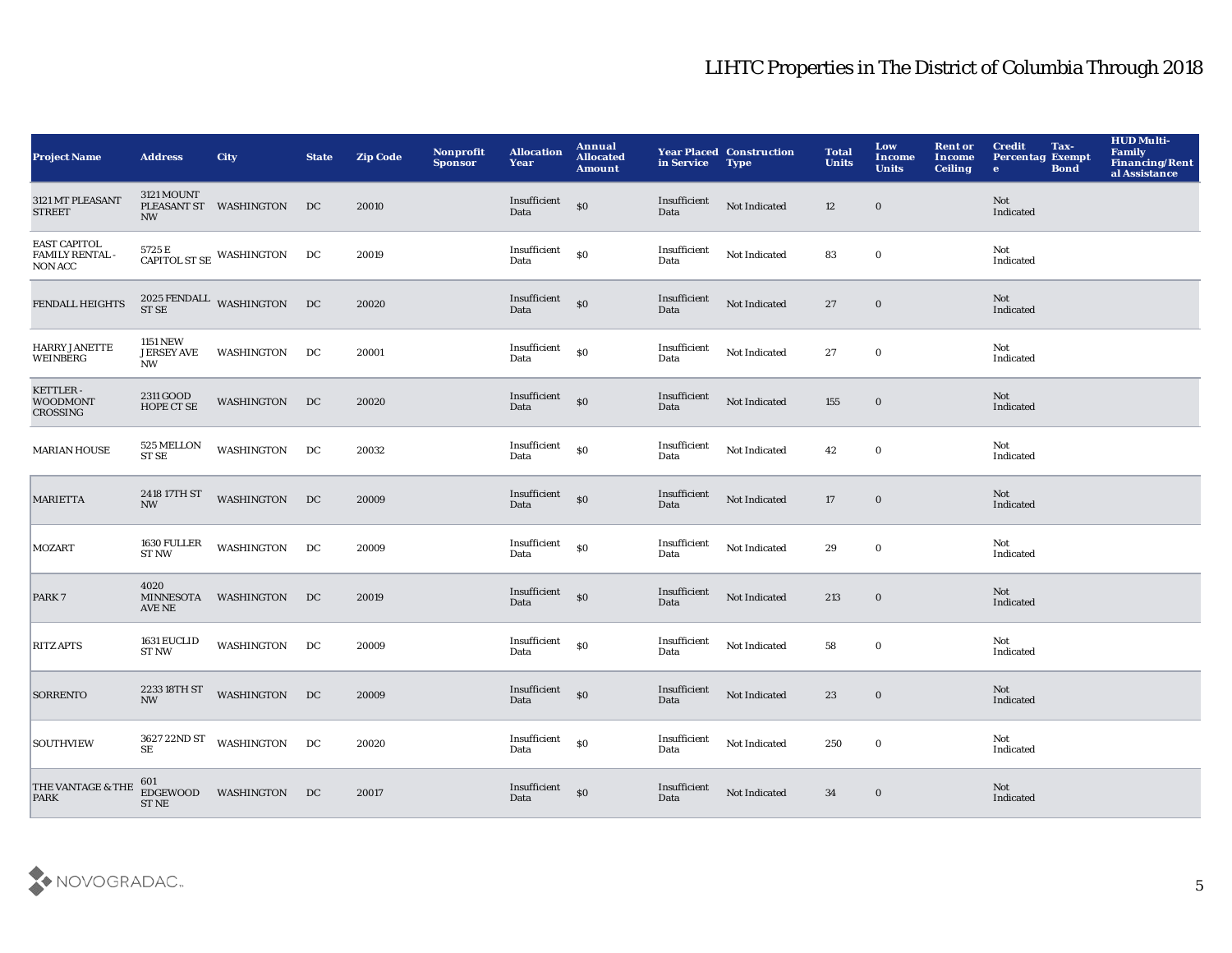| <b>Project Name</b>                                  | <b>Address</b>                      | <b>City</b>                               | <b>State</b> | <b>Zip Code</b> | <b>Nonprofit</b><br><b>Sponsor</b> | <b>Allocation</b><br>Year | Annual<br><b>Allocated</b><br><b>Amount</b> | in Service           | <b>Year Placed Construction</b><br><b>Type</b> | <b>Total</b><br><b>Units</b> | Low<br>Income<br><b>Units</b> | <b>Rent or</b><br>Income<br><b>Ceiling</b> | <b>Credit</b><br><b>Percentag Exempt</b><br>$\bullet$ | Tax-<br><b>Bond</b>    | <b>HUD Multi-</b><br><b>Family</b><br>Financing/Rent<br>al Assistance |
|------------------------------------------------------|-------------------------------------|-------------------------------------------|--------------|-----------------|------------------------------------|---------------------------|---------------------------------------------|----------------------|------------------------------------------------|------------------------------|-------------------------------|--------------------------------------------|-------------------------------------------------------|------------------------|-----------------------------------------------------------------------|
| <b>TWELVE12</b><br><b>WORKFORCE</b>                  | 1212 FOURTH<br><b>ST SE</b>         | WASHINGTON                                | DC           | 20003           |                                    | Insufficient<br>Data      | \$0                                         | Insufficient<br>Data | Not Indicated                                  | 18                           | $\boldsymbol{0}$              |                                            | Not<br>Indicated                                      |                        |                                                                       |
| <b>ATLANTIC TERRACE</b>                              |                                     | $4319$ THIRD ST $\,$ WASHINGTON SE        | DC           | 20032           | No                                 | 1989                      | \$0                                         | 1988                 | Acquisition and<br>Rehab                       | 196                          | 196                           |                                            | 70%<br>present<br>value                               | No                     |                                                                       |
| <b>SHALOM HOUSE</b>                                  | <b>ST NE</b>                        | 1876 FOURTH WASHINGTON                    | DC           | 20002           | Yes                                | 1988                      | \$0                                         | 1989                 | Acquisition and<br>Rehab                       | 95                           | 94                            |                                            | 70%<br>present<br>value                               | No                     |                                                                       |
| FORT CHAPLIN PARK                                    |                                     | $4212$ E $$\tt CAPTOL$ ST $NE$ WASHINGTON | DC           | 20019           | No                                 | 1999                      | \$0                                         | 1990                 | Acquisition and<br>Rehab                       | 549                          | 413                           |                                            | 30 %<br>present<br>value                              | Yes                    |                                                                       |
| WASHINGTON<br><b>OVERLOOK</b>                        | 3502<br><b>BARNEY DR NE</b>         | COMMODORE WASHINGTON<br>JOSHUA            | DC           | 20018           | No                                 | 1991                      | \$0                                         | 1990                 | <b>New Construction</b>                        | 158                          | 33                            |                                            | 30 %<br>present<br>value                              | Yes                    |                                                                       |
| <b>NEW PARKCHESTER</b>                               | 2905<br>POMEROY RD WASHINGTON<br>SE |                                           | DC           | 20020           |                                    | Insufficient<br>Data      | $\mathbf{s}$ o                              | 1992                 | Not Indicated                                  | 128                          | 128                           |                                            | 30 %<br>present<br>value                              |                        |                                                                       |
| <b>TERRACE MANOR</b><br><b>APTS</b>                  | 3347 23RD ST<br>$\rm SE$            | <b>WASHINGTON</b>                         | DC           | 20020           | Yes                                | 1992                      | $\$0$                                       | 1993                 | Acquisition and<br>Rehab                       | 60                           | 60                            |                                            | 70%<br>present<br>value                               | No                     |                                                                       |
| <b>WHITELAW HOTEL</b><br><b>APTS</b>                 | 1839 13TH ST<br><b>NW</b>           | <b>WASHINGTON</b>                         | DC           | 20009           | No                                 | 1991                      | \$0                                         | 1993                 | Acquisition and<br>Rehab                       | 35                           | 35                            |                                            | 70%<br>present<br>value                               | No                     |                                                                       |
| <b>ARBOR VIEW</b>                                    | 1212<br><b>SOUTHERN</b><br>AVE SE   | WASHINGTON                                | DC           | 20032           | Yes                                | 1994                      | $\$0$                                       | 1995                 | Acquisition and<br>Rehab                       | 105                          | 105                           |                                            | 70%<br>present<br>value                               | No                     |                                                                       |
| VILLAGES OF PARKLAP 1717 ALABAMA WASHINGTON          |                                     |                                           | DC           | 20020           |                                    | Insufficient<br>Data      | $\boldsymbol{\mathsf{S}}$                   | 1995                 | Not Indicated                                  | 347                          | 347                           |                                            | 70%<br>present<br>value                               |                        |                                                                       |
| VILLAGES OF PARKLAP 1720 TRENTON WASHINGTON          |                                     |                                           | DC           | 20020           |                                    | Insufficient<br>Data      | $\boldsymbol{\mathsf{S}}$                   | 1995                 | Not Indicated                                  | 230                          | 230                           |                                            | 70%<br>present<br>value                               |                        |                                                                       |
| N STREET VILLAGE/EI $_{\rm NW}^{1301\,14\rm TH\,ST}$ |                                     | <b>WASHINGTON</b>                         | DC           | 20005           | Yes                                | 1994                      | \$0                                         | 1996                 | <b>Both New</b><br>Construction and<br>A/R     | 94                           | 94                            |                                            | 70 %<br>present<br>value                              | $\mathbf{N}\mathbf{o}$ |                                                                       |
| TOBIAS HENSON APTS SAVANNAH ST WASHINGTON            | 1443<br>SЕ                          |                                           | DC           | 20032           |                                    | 1993                      | \$0                                         | 1996                 | Acquisition and<br>Rehab                       | 64                           | 64                            |                                            | 70%<br>present<br>value                               |                        |                                                                       |

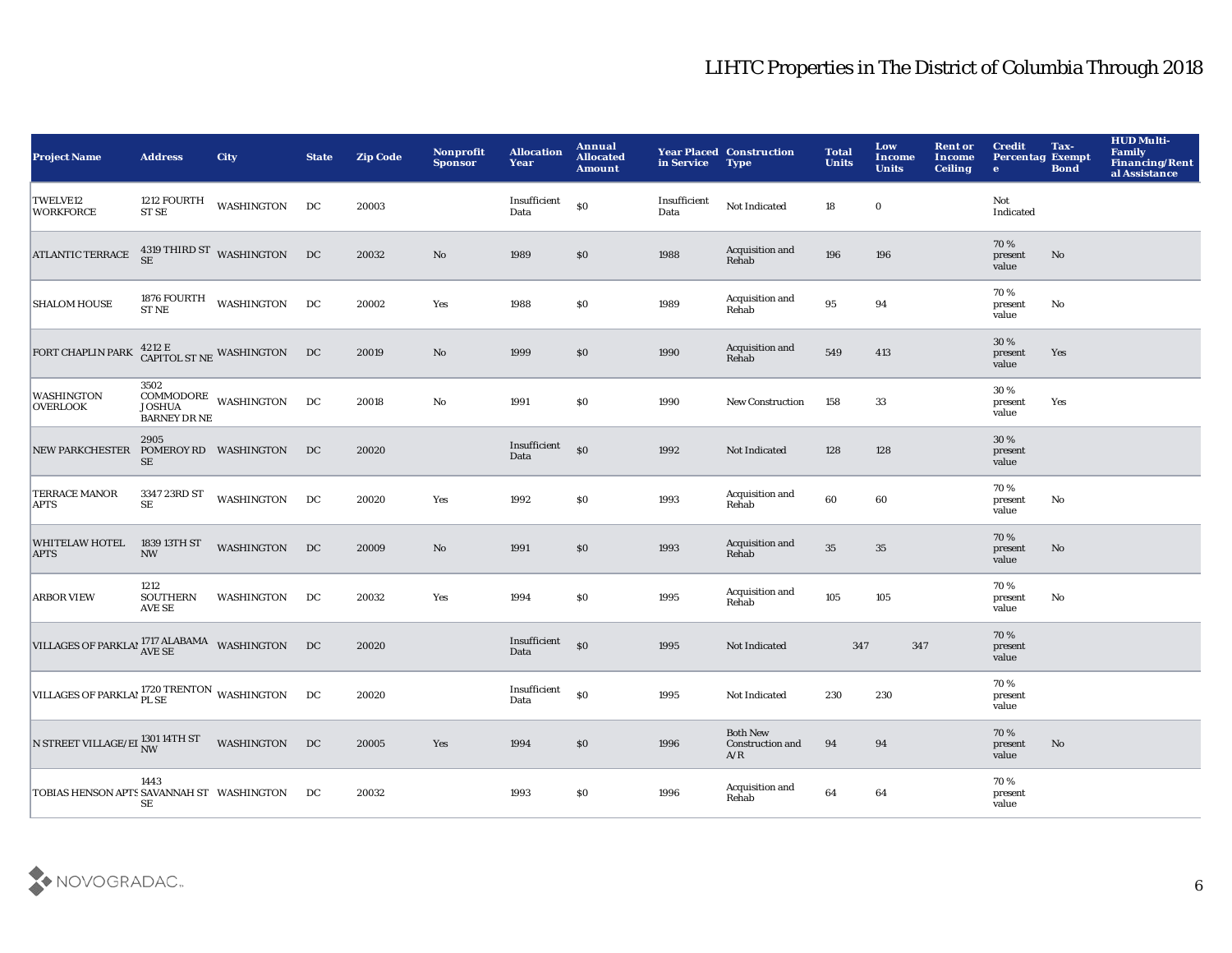| <b>Project Name</b>                                         | <b>Address</b>                           | <b>City</b>                          | <b>State</b> | <b>Zip Code</b> | Nonprofit<br><b>Sponsor</b> | <b>Allocation</b><br>Year | Annual<br><b>Allocated</b><br><b>Amount</b> | in Service | <b>Year Placed Construction</b><br><b>Type</b> | <b>Total</b><br><b>Units</b> | Low<br><b>Income</b><br><b>Units</b> | <b>Rent or</b><br><b>Income</b><br><b>Ceiling</b> | <b>Credit</b><br><b>Percentag Exempt</b><br>$\mathbf{e}$ | Tax-<br><b>Bond</b> | <b>HUD Multi-</b><br>Family<br>Financing/Rent<br>al Assistance |
|-------------------------------------------------------------|------------------------------------------|--------------------------------------|--------------|-----------------|-----------------------------|---------------------------|---------------------------------------------|------------|------------------------------------------------|------------------------------|--------------------------------------|---------------------------------------------------|----------------------------------------------------------|---------------------|----------------------------------------------------------------|
| <b>TYLER HOUSE</b>                                          | 1200 N<br><b>CAPITOL ST</b><br><b>NW</b> | WASHINGTON                           | DC           | 20002           | No                          | 1997                      | \$0                                         | 1996       | Acquisition and<br>Rehab                       | 284                          | 284                                  |                                                   | 30%<br>present<br>value                                  | Yes                 |                                                                |
| <b>BENNING ROAD</b><br><b>HOUSING</b><br><b>COOPERATIVE</b> |                                          | $4625$ BENNING $\,$ WASHINGTON RD SE | DC           | 20019           | Yes                         | 1997                      | \$0                                         | 1997       | Acquisition and<br>Rehab                       | 86                           | 86                                   |                                                   | 30%<br>present<br>value                                  | Yes                 |                                                                |
| MEADOW GREEN COU 3539 A ST SE                               |                                          | WASHINGTON                           | DC           | 20019           | $\mathbf {No}$              | 1994                      | \$0                                         | 1997       | Acquisition and<br>Rehab                       | 470                          | 470                                  |                                                   | 70%<br>present<br>value                                  | No                  |                                                                |
| CRESCENT PARK VILL $_{\rm SE}^2$ ELMIRA ST                  |                                          | WASHINGTON                           | DC           | 20032           |                             | Insufficient<br>Data      | \$0                                         | 1999       | Not Indicated                                  | 110                          | 110                                  |                                                   | 70%<br>present<br>value                                  |                     |                                                                |
| EDGEWOOD GARDENS EDGEWOOD                                   | 401<br><b>ST NE</b>                      | WASHINGTON                           | DC           | 20017           |                             | Insufficient<br>Data      | \$0                                         | 1999       | Not Indicated                                  | 200                          | 200                                  |                                                   | 70%<br>present<br>value                                  |                     |                                                                |
| <b>WALBRAFF APTS</b>                                        | 3025 15TH ST<br><b>NW</b>                | WASHINGTON                           | DC           | 20009           | No                          | 1999                      | \$0                                         | 1999       | <b>Both New</b><br>Construction and<br>A/R     | 28                           | 28                                   |                                                   | 30 %<br>present<br>value                                 | Yes                 |                                                                |
| <b>CONGRESS PARK I</b>                                      | 1327<br>SE                               | SAVANNAH ST WASHINGTON               | DC           | 20032           | $\mathbf{No}$               | 2000                      | \$0                                         | 2000       | Acquisition and<br>Rehab                       | 163                          | 163                                  |                                                   | $30\,\%$<br>present<br>value                             | Yes                 |                                                                |
| <b>HANOVER COURTS</b>                                       | 2400<br>SE                               | HARTFORD ST WASHINGTON               | DC           | 20020           | No                          | 2000                      | \$0                                         | 2000       | Acquisition and<br>Rehab                       | 74                           | 74                                   |                                                   | 30%<br>present<br>value                                  | Yes                 |                                                                |
| <b>MADISON COURTS</b>                                       | 32<br><b>ST SW</b>                       | CHESAPEAKE WASHINGTON                | DC           | 20032           | $\mathbf{No}$               | 2000                      | \$0                                         | 2000       | Acquisition and<br>Rehab                       | 78                           | 78                                   |                                                   | 30 %<br>present<br>value                                 | Yes                 |                                                                |
| <b>MAPLEWOOD</b><br><b>COURTS</b>                           | 2306<br>SE                               | HARTFORD ST WASHINGTON               | DC           | 20020           | $\mathbf {No}$              | 1999                      | \$0                                         | 2000       | Acquisition and<br>Rehab                       | 94                           | 94                                   |                                                   | 30%<br>present<br>value                                  | Yes                 |                                                                |
| <b>BROOKLAND PLACE</b>                                      |                                          | $2912$ SEVENTH $\,$ WASHINGTON ST NE | DC           | 20017           | $\mathbf{No}$               | 1998                      | \$0                                         | 2000       | Acquisition and<br>Rehab                       | 79                           | 79                                   |                                                   | 30 %<br>present<br>value                                 | Yes                 |                                                                |
| <b>MASS PLACE</b>                                           | 1111<br>TTS AVE NW                       | MASSACHUSE WASHINGTON                | DC           | 20005           | No                          | 1998                      | <b>SO</b>                                   | 2000       | Acquisition and<br>Rehab                       | 160                          | 160                                  |                                                   | 30%<br>present<br>value                                  | Yes                 |                                                                |
| <b>FORT STEVENS HILL</b><br><b>APTS</b>                     | 1339 FT<br><b>NW</b>                     | STEVENS DR WASHINGTON                | DC           | 20011           | No                          | 1998                      | \$0                                         | 2000       | Acquisition and<br>Rehab                       | 59                           | 59                                   |                                                   | 30 %<br>present<br>value                                 | Yes                 |                                                                |

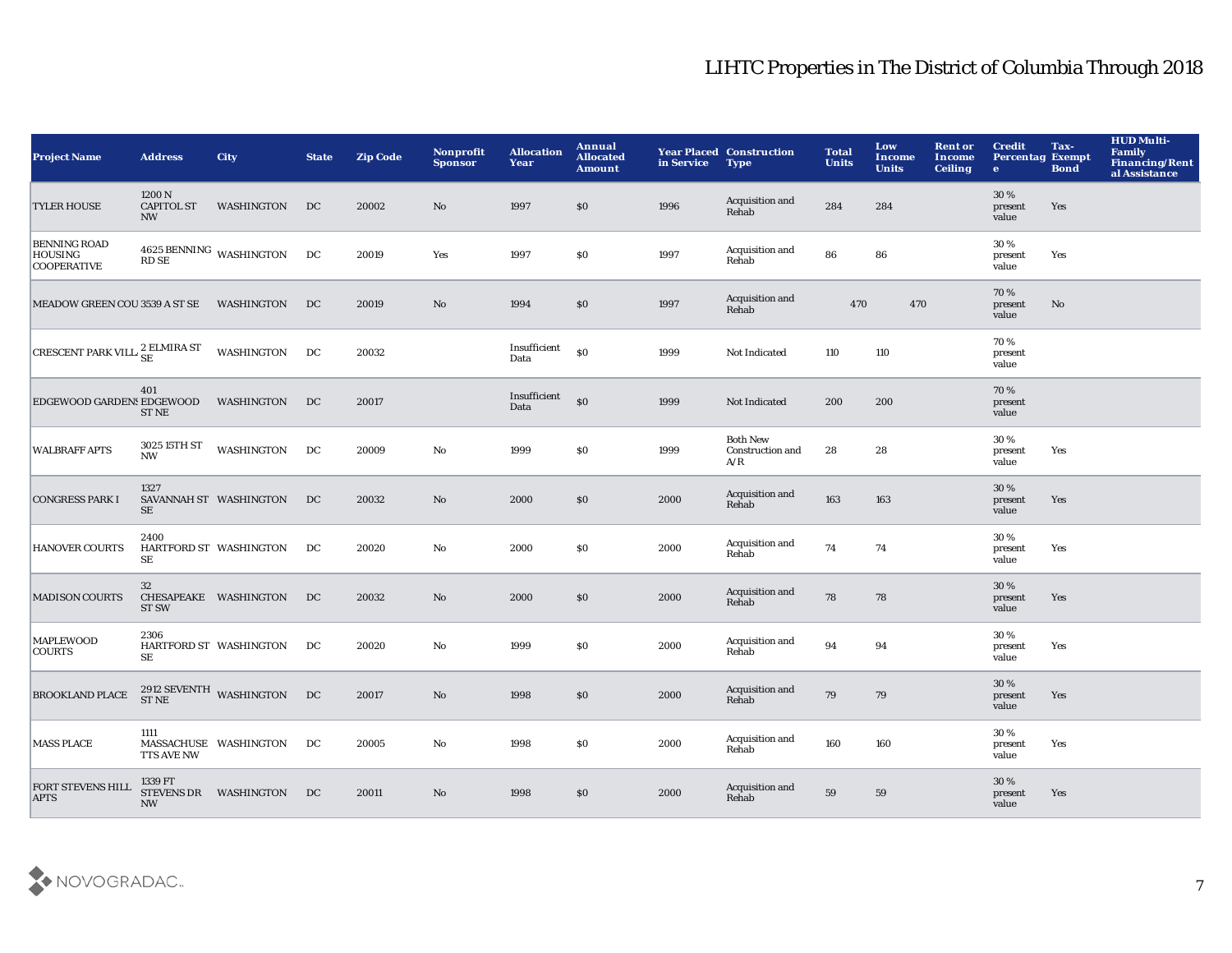| <b>Project Name</b>                                | <b>Address</b>                     | <b>City</b>                      | <b>State</b> | <b>Zip Code</b> | Nonprofit<br><b>Sponsor</b> | <b>Allocation</b><br>Year | Annual<br><b>Allocated</b><br><b>Amount</b> | in Service | <b>Year Placed Construction</b><br><b>Type</b> | <b>Total</b><br><b>Units</b> | Low<br><b>Income</b><br><b>Units</b> | <b>Rent or</b><br><b>Income</b><br><b>Ceiling</b> | <b>Credit</b><br><b>Percentag Exempt</b><br>$\mathbf{e}$ | Tax-<br><b>Bond</b> | <b>HUD Multi-</b><br>Family<br><b>Financing/Rent</b><br>al Assistance |
|----------------------------------------------------|------------------------------------|----------------------------------|--------------|-----------------|-----------------------------|---------------------------|---------------------------------------------|------------|------------------------------------------------|------------------------------|--------------------------------------|---------------------------------------------------|----------------------------------------------------------|---------------------|-----------------------------------------------------------------------|
| PETWORTH STATION<br><b>APTS</b>                    | <b>NW</b>                          | 930<br>RANDOLPH ST WASHINGTON    | DC           | 20011           | No                          | 1998                      | S <sub>0</sub>                              | 2000       | Acquisition and<br>Rehab                       | 78                           | 78                                   |                                                   | 30%<br>present<br>value                                  | Yes                 |                                                                       |
| <b>ROCKBURNE</b><br><b>ESTATES</b>                 | 2600 JASPER<br>ST SE               | WASHINGTON                       | DC           | 20020           | $\mathbf {No}$              | 1999                      | $\$0$                                       | 2000       | Acquisition and<br>Rehab                       | 224                          | 224                                  |                                                   | 30%<br>present<br>value                                  | Yes                 |                                                                       |
| <b>TAKOMA PLACE</b>                                |                                    | $6676$ GEORGIA WASHINGTON AVE NW | DC           | 20012           | $\mathbf{No}$               | 2000                      | \$0                                         | 2001       | Acquisition and<br>Rehab                       | 105                          | 105                                  |                                                   | 30%<br>present<br>value                                  | Yes                 |                                                                       |
| WHEELER CREEK EST. $^{901}_{\rm LN\,SE}$           |                                    | <b>WASHINGTON</b>                | DC           | 20032           | No                          | 1998                      | \$0                                         | 2001       | <b>New Construction</b>                        | 180                          | 180                                  |                                                   | 30%<br>present<br>value                                  | Yes                 |                                                                       |
| FRIENDSHIP COURTS LIVINGSTON WASHINGTON            | 4632<br><b>RD SE</b>               |                                  | DC           | 20032           | $\mathbf{No}$               | 2000                      | \$0                                         | 2001       | Acquisition and<br>Rehab                       | 136                          | 136                                  |                                                   | 30%<br>present<br>value                                  | Yes                 |                                                                       |
| BELMONT CROSSING $^{4201}_{\rm ST\,SE}$ WASHINGTON |                                    |                                  | DC           | 20032           |                             | Insufficient<br>Data      | $\boldsymbol{\mathsf{S}}$                   | 2002       | Not Indicated                                  | 273                          | 273                                  |                                                   | 30 %<br>present<br>value                                 |                     |                                                                       |
| COLUMBIA HEIGHTS 2900 14TH ST<br><b>VILLAGE</b>    | <b>NW</b>                          | WASHINGTON                       | DC           | 20009           | $\mathbf{No}$               | 2001                      | \$0                                         | 2002       | Acquisition and<br>Rehab                       | 406                          | 406                                  |                                                   | 30%<br>present<br>value                                  | Yes                 |                                                                       |
| <b>DOUGLAS KNOLL</b><br><b>COOPERATIVE</b>         | 1900<br><b>SAVANNAH</b><br>TER SE  | WASHINGTON                       | DC           | 20020           | $\mathbf{N}\mathbf{o}$      | 2001                      | \$0                                         | 2002       | Acquisition and<br>Rehab                       | 185                          | 185                                  |                                                   | 30 %<br>present<br>value                                 | Yes                 |                                                                       |
| <b>FAIRCLIFF PLAZA</b><br><b>EAST</b>              | 1350<br>NW                         | FAIRMONT ST WASHINGTON           | DC           | 20009           | $\mathbf{No}$               | 2002                      | \$0                                         | 2002       | Acquisition and<br>Rehab                       | 80                           | 79                                   |                                                   | 30 %<br>present<br>value                                 | Yes                 |                                                                       |
| HUNTWOOD COURTS $^{5000}_{NE}$ HUNT ST WASHINGTON  |                                    |                                  | DC           | 20019           | $\mathbf{N}\mathbf{o}$      | 2001                      | \$0                                         | 2002       | Acquisition and<br>Rehab                       | 214                          | 214                                  |                                                   | 30%<br>present<br>value                                  | Yes                 |                                                                       |
| <b>MEADOWBROOK</b><br><b>RUN</b>                   | $\rm SE$                           | 3649 SIXTH ST WASHINGTON         | DC           | 20032           |                             | Insufficient<br>Data      | \$0                                         | 2002       | Not Indicated                                  | 259                          | 259                                  |                                                   | 30 %<br>present<br>value                                 |                     |                                                                       |
| <b>MERIDIAN MANOR</b><br><b>APTS</b>               | <b>1424 CHAPIN</b><br><b>ST NW</b> | <b>WASHINGTON</b>                | DC           | 20009           | Yes                         | 2001                      | \$0                                         | 2002       | Acquisition and<br>Rehab                       | 35                           | 35                                   |                                                   | 30%<br>present<br>value                                  | Yes                 |                                                                       |
| <b>PARKWAY</b><br><b>OVERLOOK</b>                  | 2701<br>SE                         | ROBINSON PL WASHINGTON           | DC           | 20020           | No                          | 2001                      | \$0                                         | 2002       | Acquisition and<br>Rehab                       | 266                          | 266                                  |                                                   | 30%<br>present<br>value                                  | Yes                 |                                                                       |

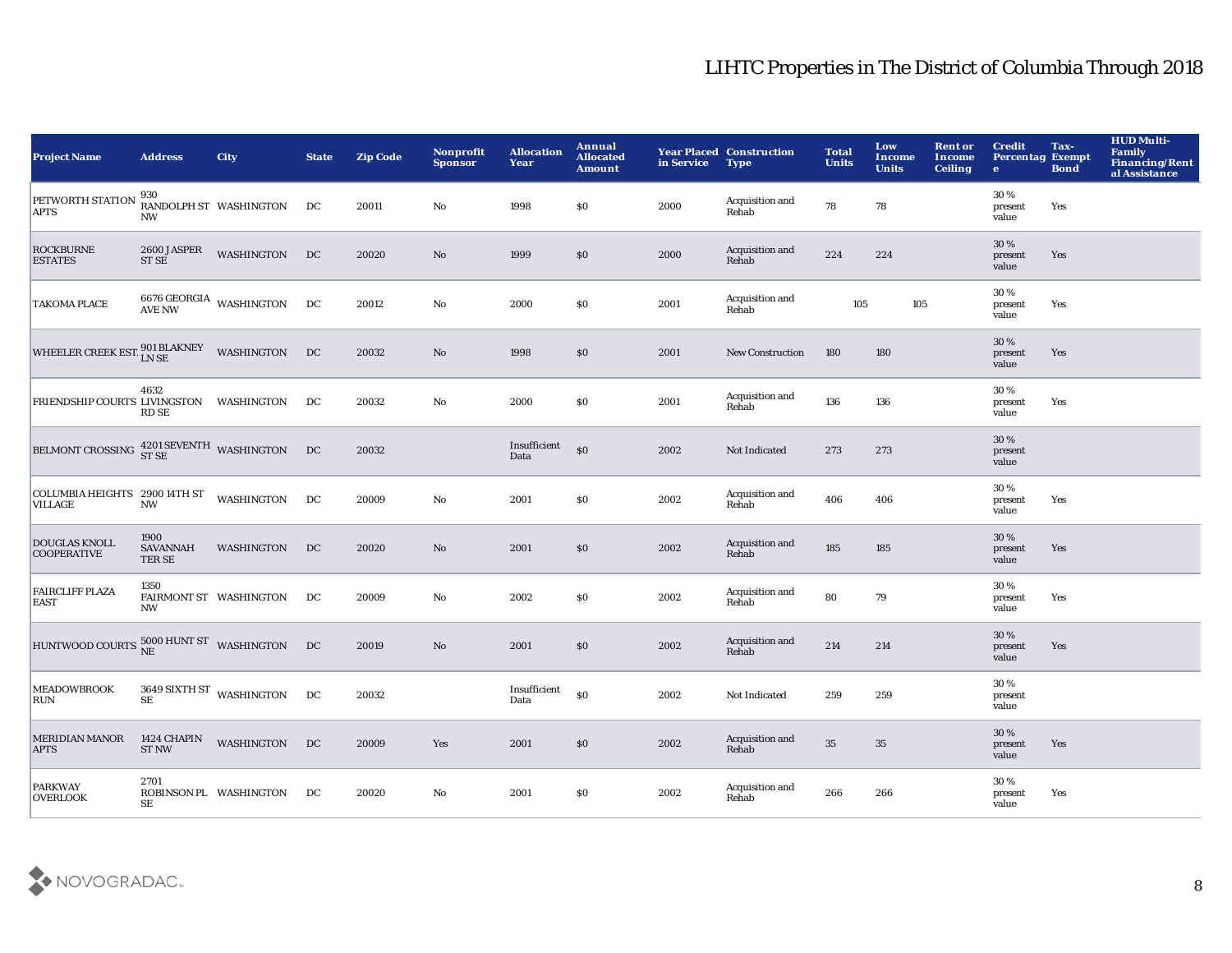| <b>Project Name</b>                            | <b>Address</b>                    | <b>City</b>                                                       | <b>State</b> | <b>Zip Code</b> | <b>Nonprofit</b><br><b>Sponsor</b> | <b>Allocation</b><br><b>Year</b> | <b>Annual</b><br><b>Allocated</b><br><b>Amount</b> | in Service Type | <b>Year Placed Construction</b> | <b>Total</b><br><b>Units</b> | Low<br><b>Income</b><br><b>Units</b> | <b>Rent or</b><br><b>Income</b><br><b>Ceiling</b> | <b>Credit</b><br><b>Percentag Exempt</b><br>$\bullet$ | Tax-<br><b>Bond</b> | <b>HUD Multi-</b><br>Family<br>Financing/Rent<br>al Assistance |
|------------------------------------------------|-----------------------------------|-------------------------------------------------------------------|--------------|-----------------|------------------------------------|----------------------------------|----------------------------------------------------|-----------------|---------------------------------|------------------------------|--------------------------------------|---------------------------------------------------|-------------------------------------------------------|---------------------|----------------------------------------------------------------|
| <b>STANTON GLENN</b>                           | <b>RD SE</b>                      | $3040 \, \text{STANTON} \quad \text{WASHINGTON} \qquad \text{DC}$ |              | 20020           | No                                 | 1999                             | \$0                                                | 2002            | Acquisition and<br>Rehab        | 378                          | 378                                  |                                                   | 30%<br>present<br>value                               | Yes                 |                                                                |
| <b>THE VISTA</b>                               | 611<br>EDGEWOOD<br><b>ST NE</b>   | WASHINGTON                                                        | DC           | 20017           |                                    | Insufficient<br>Data             | \$0                                                | 2002            | Not Indicated                   | 258                          | 127                                  |                                                   | 70%<br>present<br>value                               |                     |                                                                |
| <b>TOTTEN TOWERS</b><br><b>APTS</b>            | 2634 15TH ST<br><b>NW</b>         | <b>WASHINGTON</b>                                                 | DC           | 20009           |                                    | Insufficient<br>Data             | $\mathbf{S}$                                       | 2002            | Not Indicated                   | 80                           | 80                                   |                                                   | 70%<br>present<br>value                               |                     |                                                                |
| <b>WOODMONT</b><br><b>CROSSING</b>             | 2301 GOOD<br><b>HOPE CT SE</b>    | WASHINGTON                                                        | DC           | 20020           | $\mathbf{No}$                      | 2001                             | \$0                                                | 2002            | <b>New Construction</b>         | 176                          | 176                                  |                                                   | 30%<br>present<br>value                               | Yes                 |                                                                |
| <b>WORTHINGTON</b><br><b>WOODS APTS</b>        | $\rm SE$                          | 4419 THIRD ST WASHINGTON                                          | DC           | 20032           |                                    | Insufficient<br>Data             | $\boldsymbol{\mathsf{S}}$                          | 2002            | <b>Not Indicated</b>            | 392                          | 392                                  |                                                   | 70%<br>present<br>value                               |                     |                                                                |
| CAPITOL PARK PLAZA 103 G ST SW                 |                                   | WASHINGTON                                                        | DC           | 20024           |                                    | Insufficient<br>Data             | \$0                                                | 2003            | Not Indicated                   | 648                          | 422                                  |                                                   | 30 %<br>present<br>value                              |                     |                                                                |
| <b>CARVER TERRACE</b>                          | 2026<br><b>MARYLAND</b><br>AVE NE | WASHINGTON                                                        | DC           | 20002           |                                    | 2001                             | \$0                                                | 2003            | Acquisition and<br>Rehab        | 312                          | 312                                  |                                                   | Not<br>Indicated                                      | Yes                 |                                                                |
| GOLDEN RULE PLAZA JERSEY AVE                   | <b>1050 NEW</b><br><b>NW</b>      | WASHINGTON                                                        | DC           | 20001           |                                    | Insufficient<br>Data             | <sub>so</sub>                                      | 2003            | Not Indicated                   | 119                          | 119                                  |                                                   | 30 %<br>present<br>value                              |                     |                                                                |
| <b>STANTON PARK APTS</b><br><b>GAINESVILLE</b> | 1811<br>ST SE                     | GAINESVILLE WASHINGTON                                            | DC           | 20020           |                                    | Insufficient<br>Data             | \$0                                                | 2003            | Not Indicated                   | 36                           | 36                                   |                                                   | 70%<br>present<br>value                               |                     |                                                                |
| <b>STANTON PARK</b><br>(WAGNER)                | <b>ST SE</b>                      | $2422\text{ WAGNER}\xspace$ WASHINGTON                            | DC           | 20020           |                                    | Insufficient<br>Data             | <sub>so</sub>                                      | 2003            | Not Indicated                   | 26                           | 26                                   |                                                   | 70%<br>present<br>value                               |                     |                                                                |
| <b>THE VIEW</b>                                | 635<br><b>EDGEWOOD</b><br>ST NE   | WASHINGTON                                                        | DC           | 20017           |                                    | Insufficient<br>Data             | $\mathbf{S}$                                       | 2003            | Not Indicated                   | 200                          | 127                                  |                                                   | 30%<br>present<br>value                               |                     |                                                                |
| <b>TRINITY TOWERS</b><br><b>APTS</b>           | 3023 14TH ST<br><b>NW</b>         | <b>WASHINGTON</b>                                                 | DC           | 20009           | No                                 | 2004                             | \$0                                                | 2003            | Acquisition and<br>Rehab        | 122                          | 122                                  |                                                   | 30%<br>present<br>value                               | Yes                 |                                                                |
| <b>URBAN VILLAGE</b>                           | 3401 16TH ST<br><b>NW</b>         | WASHINGTON                                                        | DC           | 20010           | Yes                                | 2004                             | \$0                                                | 2003            | Acquisition and<br>Rehab        | 72                           | 56                                   |                                                   | 30%<br>present<br>value                               | Yes                 |                                                                |

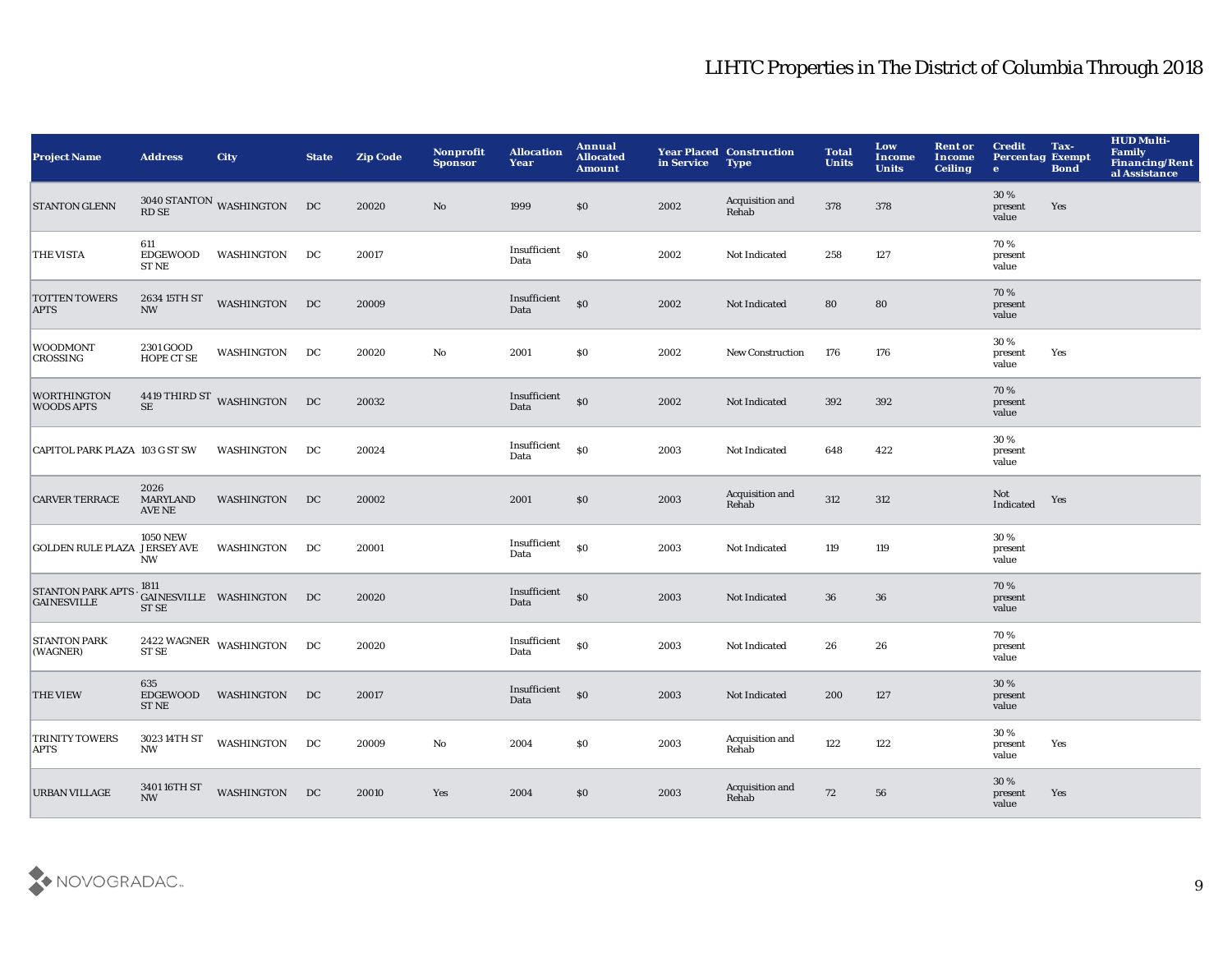| <b>Project Name</b>                                 | <b>Address</b>                     | <b>City</b>                               | <b>State</b> | <b>Zip Code</b> | Nonprofit<br><b>Sponsor</b> | <b>Allocation</b><br>Year | Annual<br><b>Allocated</b><br><b>Amount</b> | in Service | <b>Year Placed Construction</b><br><b>Type</b> | <b>Total</b><br><b>Units</b> | Low<br>Income<br><b>Units</b> | <b>Rent or</b><br>Income<br><b>Ceiling</b> | <b>Credit</b><br><b>Percentag Exempt</b><br>$\bullet$ | Tax-<br><b>Bond</b>    | <b>HUD Multi-</b><br><b>Family</b><br><b>Financing/Rent</b><br>al Assistance |
|-----------------------------------------------------|------------------------------------|-------------------------------------------|--------------|-----------------|-----------------------------|---------------------------|---------------------------------------------|------------|------------------------------------------------|------------------------------|-------------------------------|--------------------------------------------|-------------------------------------------------------|------------------------|------------------------------------------------------------------------------|
| <b>WARDMAN COURT</b><br><b>APTS</b>                 | 1312 CLIFTON<br><b>ST NW</b>       | WASHINGTON                                | DC           | 20009           |                             | Insufficient<br>Data      | $\$0$                                       | 2003       | Not Indicated                                  | 152                          | 152                           |                                            | 30%<br>present<br>value                               |                        |                                                                              |
| WDC I                                               |                                    | 305 37TH ST SE WASHINGTON                 | DC           | 20019           |                             | Insufficient<br>Data      | $\boldsymbol{\mathsf{S}}$                   | 2003       | Not Indicated                                  | 202                          | 202                           |                                            | 30 %<br>present<br>value                              |                        |                                                                              |
| 1030 & 1034 EUCLID<br><b>STREET</b>                 | 1030 EUCLID<br><b>ST NW</b>        | <b>WASHINGTON</b>                         | DC           | 20001           | Yes                         | Insufficient<br>Data      | S <sub>0</sub>                              | 2004       | Not Indicated                                  | 17                           | 17                            |                                            | 30 %<br>present<br>value                              | Yes                    |                                                                              |
| 1330 7TH STREET,<br><b>NW</b>                       |                                    | $1330\text{ SEVENTH}$ WASHINGTON DC ST NW |              | 20001           |                             | Insufficient<br>Data      | \$0                                         | 2004       | Not Indicated                                  | 136                          | 136                           |                                            | 30 %<br>present<br>value                              | Yes                    |                                                                              |
| <b>CHAPIN STREET</b><br><b>APTS</b>                 | <b>1474 CHAPIN</b><br><b>ST NW</b> | WASHINGTON                                | DC           | 20009           | Yes                         | Insufficient<br>Data      | \$0                                         | 2004       | Not Indicated                                  | 15                           | 15                            |                                            | 30%<br>present<br>value                               | Yes                    |                                                                              |
| 1728 W STREET APTS 1728 W ST SE WASHINGTON          |                                    |                                           | DC           | 20020           |                             | Insufficient<br>Data      | $\mathbf{S}$                                | 2004       | Not Indicated                                  | 15                           | 15                            |                                            | 70%<br>present<br>value                               | No                     |                                                                              |
| CAPITOL GATEWAY 20158TH ST<br><b>SENIOR ESTATES</b> | NE                                 | WASHINGTON                                | DC           | 20019           |                             | Insufficient<br>Data      | S <sub>0</sub>                              | 2004       | Not Indicated                                  | 151                          | 151                           |                                            | 70%<br>present<br>value                               | No                     |                                                                              |
| <b>HENSON RIDGE I</b>                               |                                    | $1804$ ALABAMA $\,$ WASHINGTON AVE SE     | DC           | 20020           | No                          | Insufficient<br>Data      | \$0                                         | 2004       | Not Indicated                                  | 124                          | 124                           |                                            | 30 %<br>present<br>value                              | Yes                    |                                                                              |
| <b>RIVER HILL APTS</b>                              | ST SE                              | 2942 SECOND WASHINGTON DC                 |              | 20032           |                             | Insufficient<br>Data      | \$0                                         | 2004       | Not Indicated                                  | 126                          | 126                           |                                            | 70%<br>present<br>value                               | No                     |                                                                              |
| <b>THE OLYMPIA</b>                                  | 1368 EUCLID<br><b>ST NW</b>        | WASHINGTON                                | DC           | 20009           |                             | Insufficient<br>Data      | $\boldsymbol{\mathsf{S}}$                   | 2004       | Not Indicated                                  | 77                           | 77                            |                                            | 70%<br>present<br>value                               | $\mathbf{N}\mathbf{o}$ |                                                                              |
| <b>ELSINORE</b><br><b>COURTYARDS</b>                | 5312 E ST SE                       | WASHINGTON                                | DC           | 20019           | No                          | Insufficient<br>Data      | \$39,473                                    | 2004       | Acquisition and<br>Rehab                       | 151                          | 151                           | 60% AMGI                                   | 30%<br>present<br>value                               | Yes                    |                                                                              |
| <b>CONGRESS PARK II</b>                             | 1345<br>SE                         | SAVANNAH ST WASHINGTON                    | DC           | 20032           |                             | Insufficient<br>Data      | $\mathbf{S}$                                | 2005       | Not Indicated                                  | 214                          | 214                           |                                            | 30 %<br>present<br>value                              |                        |                                                                              |
| <b>HOWARD HILL</b>                                  | 1341 HOWARD<br><b>RD SE</b>        | WASHINGTON DC                             |              | 20020           |                             | Insufficient<br>Data      | \$0                                         | 2005       | Acquisition and<br>Rehab                       | 44                           | 43                            |                                            | 70%<br>present<br>value                               |                        |                                                                              |

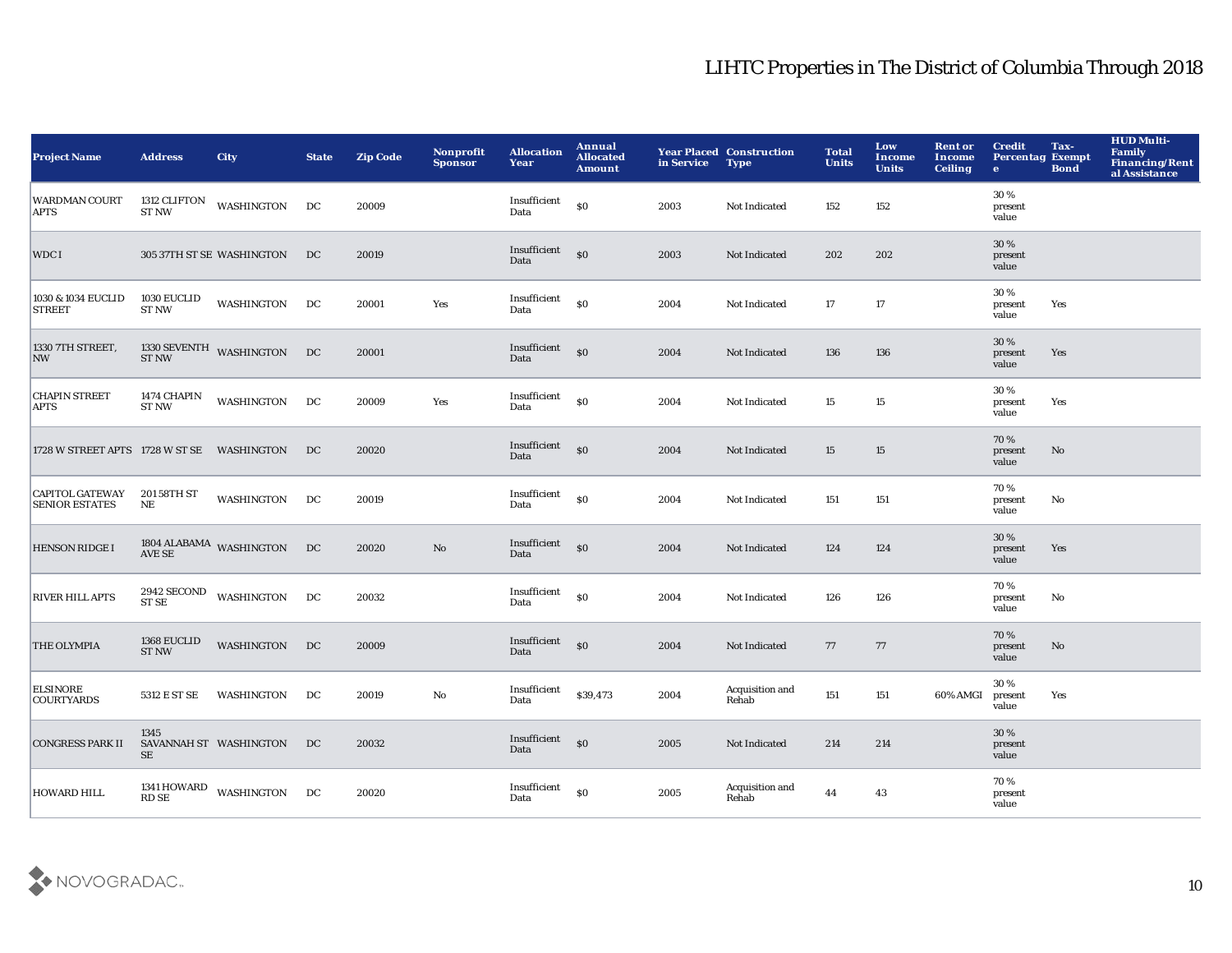| <b>Project Name</b>                                             | <b>Address</b>                    | <b>City</b>             | <b>State</b> | <b>Zip Code</b> | Nonprofit<br><b>Sponsor</b> | <b>Allocation</b><br>Year | Annual<br><b>Allocated</b><br><b>Amount</b> | in Service | <b>Year Placed Construction</b><br><b>Type</b> | <b>Total</b><br><b>Units</b> | Low<br>Income<br><b>Units</b> | <b>Rent or</b><br>Income<br><b>Ceiling</b> | <b>Credit</b><br><b>Percentag Exempt</b><br>$\bullet$ | Tax-<br><b>Bond</b> | <b>HUD Multi-</b><br><b>Family</b><br><b>Financing/Rent</b><br>al Assistance |
|-----------------------------------------------------------------|-----------------------------------|-------------------------|--------------|-----------------|-----------------------------|---------------------------|---------------------------------------------|------------|------------------------------------------------|------------------------------|-------------------------------|--------------------------------------------|-------------------------------------------------------|---------------------|------------------------------------------------------------------------------|
| <b>ROYAL COURTS</b>                                             | 3703 FOURTH<br><b>ST SE</b>       | WASHINGTON              | DC           | 20032           |                             | Insufficient<br>Data      | \$0                                         | 2005       | Not Indicated                                  | 126                          | 126                           |                                            | 30%<br>present<br>value                               | Yes                 |                                                                              |
| <b>FAIRCLIFF PLAZA</b><br><b>WEST</b>                           | 1400 EUCLID<br><b>ST NW</b>       | WASHINGTON              | DC           | 20009           | $\mathbf {No}$              | Insufficient<br>Data      | \$103,341                                   | 2005       | Acquisition and<br>Rehab                       | 112                          | 112                           | 60% AMGI                                   | 30%<br>present<br>value                               | Yes                 |                                                                              |
| <b>ARTHUR CAPPER</b><br><b>SENIOR I</b>                         | 900 FIFTH ST<br><b>SE</b>         | <b>WASHINGTON</b>       | DC           | 20003           | $\mathbf{No}$               | 2004                      | \$770,125                                   | 2006       | <b>New Construction</b>                        | 162                          | 162                           | 60% AMGI                                   | 30%<br>present<br>value                               | Yes                 |                                                                              |
| <b>CEDAR HEIGHTS</b>                                            | 1508 BUTLER<br><b>ST SE</b>       | <b>WASHINGTON</b>       | DC           | 20020           | Yes                         | Insufficient<br>Data      | \$715,729                                   | 2006       | Acquisition and<br>Rehab                       | 134                          | 134                           | 60% AMGI                                   | 70%<br>present<br>value                               | No                  |                                                                              |
| <b>GALEN TERRACE</b>                                            |                                   | 1641 W ST SE WASHINGTON | DC           | 20020           | $\mathbf{N}\mathbf{o}$      | Insufficient<br>Data      | \$466,794                                   | 2006       | Acquisition and<br>Rehab                       | 83                           |                               | 83 60% AMGI                                | 30%<br>present<br>value                               | Yes                 |                                                                              |
| HUNTINGTON VILLAG 1781 TRENTON WASHINGTON                       |                                   |                         | DC           | 20020           | $\mathbf {No}$              | Insufficient<br>Data      | \$745,562                                   | 2006       | Acquisition and<br>Rehab                       | 202                          | 202                           | 60% AMGI                                   | 30%<br>present<br>value                               | Yes                 |                                                                              |
| JW KING SENIORS CEI 4638 H ST SE WASHINGTON                     |                                   |                         | DC           | 20019           | Yes                         | 2004                      | \$465,736                                   | 2006       | <b>New Construction</b>                        | 74                           | 74                            | 60% AMGI                                   | 30%<br>present<br>value                               | Yes                 |                                                                              |
| <b>LOTUS SQUARE</b>                                             | 800<br>AVE NE                     | KENILWORTH WASHINGTON   | DC           | 20019           | No                          | 2005                      | \$1,500,000                                 | 2006       | <b>New Construction</b>                        | 172                          | 172                           | 60% AMGI                                   | 70%<br>present<br>value                               | No                  |                                                                              |
| <b>OXFORD MANOR</b>                                             | <b>2607 BOWEN</b><br><b>RD SE</b> | WASHINGTON              | DC           | 20020           | Yes                         | 2004                      | \$845,747                                   | 2006       | Acquisition and<br>Rehab                       | 226                          | 226                           | 60% AMGI                                   | 70%<br>present<br>value                               | No                  |                                                                              |
| <b>SAVANNAH HEIGHTS</b>                                         | 3311 FOURTH<br><b>ST SE</b>       | <b>WASHINGTON</b>       | DC           | 20032           | No                          | Insufficient<br>Data      | \$542,698                                   | 2006       | <b>New Construction</b>                        | 100                          | 100                           | 60% AMGI                                   | 30 %<br>present<br>value                              | Yes                 |                                                                              |
| SHIPLEY PARK APTS SAVANNAH ST WASHINGTON                        | 2515<br>SE                        |                         | DC           | 20020           | Yes                         | Insufficient<br>Data      | \$851,993                                   | 2006       | Acquisition and<br>Rehab                       | 249                          | 237                           | 60% AMGI                                   | 30%<br>present<br>value                               | Yes                 |                                                                              |
| <b>CAPITAL GATEWAY</b><br><b>SINGLE FAMILY</b><br><b>RENTAL</b> | 250 58TH ST<br>NE                 | WASHINGTON              | DC           | 20019           | No                          | Insufficient<br>Data      | \$0                                         | 2006       | <b>New Construction</b>                        | 86                           | 86                            | 60% AMGI                                   | 30%<br>present<br>value                               | Yes                 |                                                                              |
| <b>ST PAUL SENIOR</b><br><b>LIVING AT WAYNE</b><br><b>PLACE</b> | <b>SE</b>                         | 114 WAYNE PL WASHINGTON | DC           | 20032           | No                          | Insufficient<br>Data      | \$30,513                                    | 2006       | <b>New Construction</b>                        | 56                           | 56                            | 50% AMGI                                   | 30%<br>present<br>value                               | Yes                 |                                                                              |

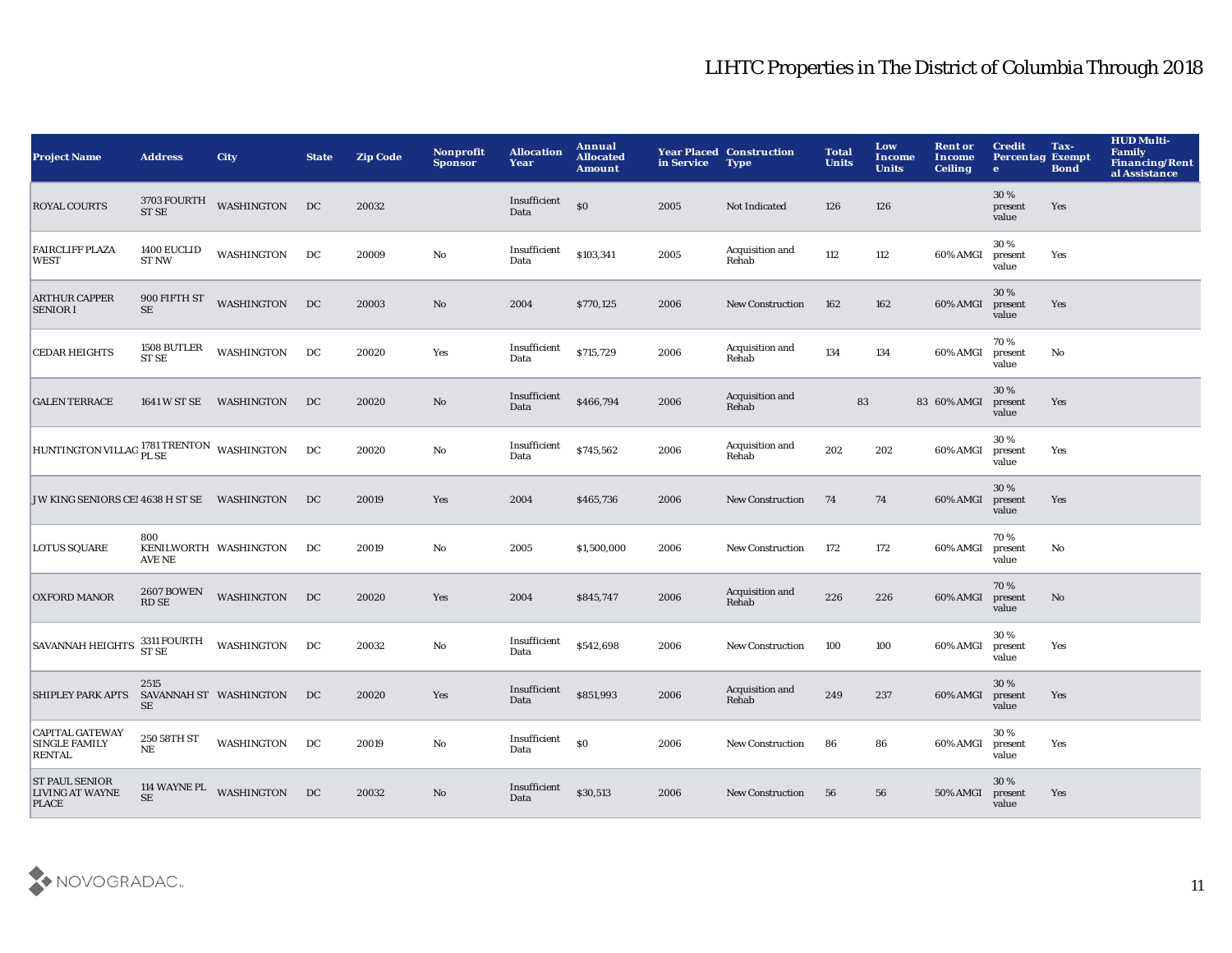| <b>Project Name</b>                                | <b>Address</b>                                   | <b>City</b>                           | <b>State</b> | <b>Zip Code</b> | <b>Nonprofit</b><br><b>Sponsor</b> | <b>Allocation</b><br>Year | Annual<br><b>Allocated</b><br><b>Amount</b> | in Service | <b>Year Placed Construction</b><br><b>Type</b> | <b>Total</b><br><b>Units</b> | Low<br>Income<br><b>Units</b> | <b>Rent or</b><br>Income<br><b>Ceiling</b> | <b>Credit</b><br><b>Percentag Exempt</b><br>$\bullet$ | Tax-<br><b>Bond</b> | <b>HUD Multi-</b><br><b>Family</b><br><b>Financing/Rent</b><br>al Assistance |
|----------------------------------------------------|--------------------------------------------------|---------------------------------------|--------------|-----------------|------------------------------------|---------------------------|---------------------------------------------|------------|------------------------------------------------|------------------------------|-------------------------------|--------------------------------------------|-------------------------------------------------------|---------------------|------------------------------------------------------------------------------|
| WINGATE TOWERS & 4660 MLK JR<br><b>GARDEN APTS</b> | <b>AVE SW</b>                                    | WASHINGTON                            | DC           | 20032           | No                                 | Insufficient<br>Data      | \$182,416                                   | 2006       | Acquisition and<br>Rehab                       | 714                          | 144                           | 60% AMGI                                   | 30%<br>present<br>value                               | Yes                 |                                                                              |
| <b>AZEEZE BATES</b>                                | 1515 F ST NE                                     | WASHINGTON                            | DC           | 20002           | No                                 | Insufficient<br>Data      | \$248,084                                   | 2007       | Acquisition and<br>Rehab                       | 92                           | 74                            | 60% AMGI                                   | 30 %<br>present<br>value                              | Yes                 |                                                                              |
| CAPPER SENIOR APTS 400 M ST SE<br>IН               |                                                  | <b>WASHINGTON</b>                     | DC           | 20003           | Yes                                | Insufficient<br>Data      | \$754,366                                   | 2007       | <b>New Construction</b>                        | 138                          | 138                           | 60% AMGI                                   | 30%<br>present<br>value                               | Yes                 |                                                                              |
| <b>GARFIELD HILLS</b>                              | 2334 IRVING<br><b>ST SE</b>                      | WASHINGTON                            | DC           | 20020           | No                                 | Insufficient<br>Data      | \$312,854                                   | 2007       | Acquisition and<br>Rehab                       | 94                           | 94                            | 60% AMGI                                   | 30%<br>present<br>value                               | Yes                 |                                                                              |
| <b>GOLDEN RULE APTS</b><br>П                       | <b>901 NEW</b><br><b>JERSEY AVE</b><br><b>NW</b> | WASHINGTON                            | DC           | 20001           | No                                 | 2006                      | \$943,159                                   | 2007       | Acquisition and<br>Rehab                       | 184                          | 183                           | 60% AMGI                                   | 30%<br>present<br>value                               | Yes                 |                                                                              |
| <b>NEW FAIRMONT I &amp;</b><br>II                  | 1400<br><b>NW</b>                                | FAIRMONT ST WASHINGTON                | DC           | 20009           | Yes                                | Insufficient<br>Data      | \$1,149,331                                 | 2007       | Acquisition and<br>Rehab                       | 205                          | 205                           | 60% AMGI                                   | 30%<br>present<br>value                               | Yes                 |                                                                              |
| <b>CARVER SENIOR</b><br><b>APTS</b>                |                                                  | CAPITOL ST NE WASHINGTON              | DC           | 20019           | No                                 | Insufficient<br>Data      | \$68,690                                    | 2007       | New Construction                               | 104                          | 104                           | 60% AMGI                                   | 30%<br>present<br>value                               | Yes                 |                                                                              |
| <b>HENSON RIDGE II</b>                             |                                                  | $1804$ ALABAMA $\,$ WASHINGTON AVE SE | DC           | 20020           | No                                 | Insufficient<br>Data      | \$96,926                                    | 2007       | <b>New Construction</b>                        | 157                          | 157                           | 60% AMGI                                   | 30 %<br>present<br>value                              | Yes                 |                                                                              |
| <b>HUBBARD PLACE</b>                               | 3500 14TH ST<br><b>NW</b>                        | WASHINGTON                            | DC           | 20010           | No                                 | Insufficient<br>Data      | \$148,350                                   | 2007       | <b>Acquisition and</b><br>Rehab                | 233                          | 233                           | 60% AMGI                                   | 30%<br>present<br>value                               | Yes                 |                                                                              |
| <b>ORCHARD PARK</b>                                | <b>SE</b>                                        | 3679 22ND ST WASHINGTON               | DC           | 20020           | $\mathbf{N}\mathbf{o}$             | 2006                      | \$966,227                                   | 2007       | Acquisition and<br>Rehab                       | 257                          | 257                           | 60% AMGI                                   | 30%<br>present<br>value                               | Yes                 |                                                                              |
| <b>R STREET APTS</b>                               |                                                  | 1436 R ST NW WASHINGTON               | DC           | 20009           | Yes                                | Insufficient<br>Data      | \$56,153                                    | 2007       | Acquisition and<br>Rehab                       | 130                          | 124                           | 60% AMGI                                   | 30%<br>present<br>value                               | Yes                 |                                                                              |
| <b>TRIANGLE VIEW</b><br><b>SENIOR RENTAL LP</b>    |                                                  | 3600 B ST SE WASHINGTON               | DC           | 20019           | No                                 | Insufficient<br>Data      | \$50,128                                    | 2007       | <b>New Construction</b>                        | 101                          | 100                           | 60% AMGI                                   | 30%<br>present<br>value                               | Yes                 |                                                                              |
| <b>HAVEN HOUSE</b>                                 | <b>ST NW</b>                                     | $1477\,\mathrm{NEWTON}$ WASHINGTON    | DC           | 20010           | No                                 | 2002                      | <b>SO</b>                                   | 2008       | Acquisition and<br>Rehab                       | 29                           | 29                            | 60% AMGI                                   | 30%<br>present<br>value                               | Yes                 |                                                                              |

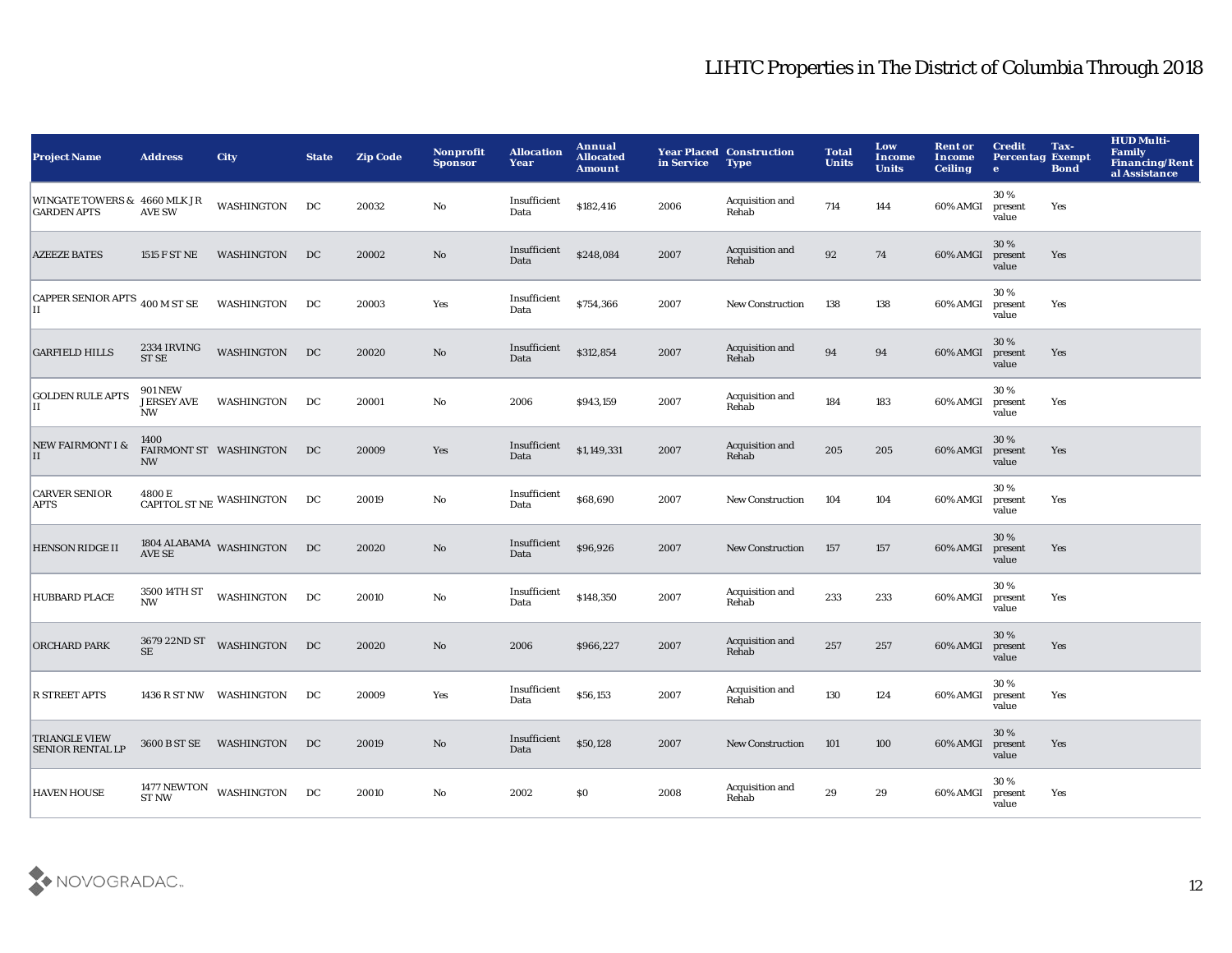| <b>Project Name</b>                           | <b>Address</b>                 | <b>City</b>                                                        | <b>State</b> | <b>Zip Code</b> | Nonprofit<br><b>Sponsor</b> | <b>Allocation</b><br>Year | Annual<br><b>Allocated</b><br><b>Amount</b> | in Service | <b>Year Placed Construction</b><br><b>Type</b> | <b>Total</b><br><b>Units</b> | Low<br>Income<br><b>Units</b> | <b>Rent or</b><br>Income<br><b>Ceiling</b> | <b>Credit</b><br><b>Percentag Exempt</b><br>$\bullet$ | Tax-<br><b>Bond</b> | <b>HUD Multi-</b><br>Family<br><b>Financing/Rent</b><br>al Assistance |
|-----------------------------------------------|--------------------------------|--------------------------------------------------------------------|--------------|-----------------|-----------------------------|---------------------------|---------------------------------------------|------------|------------------------------------------------|------------------------------|-------------------------------|--------------------------------------------|-------------------------------------------------------|---------------------|-----------------------------------------------------------------------|
| <b>JUBILEE HOUSING</b><br><b>PHASE I</b>      | 1640<br><b>NW</b>              | <b>COLUMBIA RD WASHINGTON</b>                                      | DC           | 20009           | No                          | 2008                      | \$788,000                                   | 2008       | Acquisition and<br>Rehab                       | 118                          | 118                           |                                            | 70%<br>present<br>value                               | No                  |                                                                       |
| <b>ZAGAMI HOUSE</b>                           | 1701 19TH ST<br>SE             | WASHINGTON                                                         | DC           | 20020           | $\mathbf {No}$              | Insufficient<br>Data      | \$0                                         | 2008       | Acquisition and<br>Rehab                       | 12                           | $12 \,$                       | 50% AMGI                                   | 70%<br>present<br>value                               | No                  |                                                                       |
| <b>WESLEY HOUSE</b><br><b>SENIOR APTS</b>     | 3400<br><b>BARNEY DR NE</b>    | $\begin{tabular}{ll} COMMODORE \\ JOSHUA \end{tabular}$ WASHINGTON | DC           | 20018           | No                          | 2010                      | \$947,789                                   | 2008       | <b>New Construction</b>                        | 52                           | 52                            | 50% AMGI                                   | 30%<br>present<br>value                               | Yes                 |                                                                       |
| <b>GLENCREST</b>                              | 5071 KIMI<br><b>GRAY CT SE</b> | WASHINGTON                                                         | DC           | 20019           | No                          | Insufficient<br>Data      | \$786,564                                   | 2008       | Not Indicated                                  | 61                           | 61                            | 60% AMGI                                   | Not<br>Indicated                                      | No                  | No                                                                    |
| <b>FAIRLAWN</b><br><b>MARSHALL</b>            |                                | 2834 Q ST SE WASHINGTON                                            | DC           | 20020           | No                          | 2008                      | \$106,835                                   | 2009       | Acquisition and<br>Rehab                       | 98                           | 98                            | 60% AMGI                                   | 70%<br>present<br>value                               | No                  |                                                                       |
| <b>LANGSTON LANE</b><br><b>APTS</b>           | SE                             | 2919 KNOX PL WASHINGTON                                            | DC           | 20020           | No                          | 2007                      | \$124,077                                   | 2009       | Acquisition and<br>Rehab                       | 118                          | 118                           | 60% AMGI                                   | <b>Both 30%</b><br>and 70%<br>present<br>value        | Yes                 |                                                                       |
| <b>LONGFELLOW ARMS</b><br><b>APTS</b>         | 506<br><b>ST NW</b>            | LONGFELLOW WASHINGTON                                              | DC           | 20011           | No                          | Insufficient<br>Data      | \$0                                         | 2009       | Not Indicated                                  | 30                           | 30                            | 60% AMGI                                   | 70%<br>present<br>value                               | No                  |                                                                       |
| MAYFAIR MANSIONS KENILWORTH WASHINGTON        | 770<br>TER NE                  |                                                                    | DC           | 20019           | No                          | 1989                      | \$0\$                                       | 2009       | Acquisition and<br>Rehab                       | 569                          | 569                           | 60% AMGI                                   | 30%<br>present<br>value                               | Yes                 |                                                                       |
| <b>RESIDENCES AT</b><br><b>GEORGIA AVENUE</b> | <b>AVE NW</b>                  | 4100 GEORGIA WASHINGTON                                            | DC           | 20011           | No                          | 2010                      | \$955,406                                   | 2009       | <b>New Construction</b>                        | 72                           | 72                            | 60% AMGI                                   | 30%<br>present<br>value                               | Yes                 |                                                                       |
| <b>THE OVERLOOK</b>                           | <b>SE</b>                      | $3700$ NINTH ST $\,$ WASHINGTON $\,$                               | DC           | 20032           | No                          | 2010                      | \$3,059,403                                 | 2009       | Acquisition and<br>Rehab                       | 316                          | 316                           | 50% AMGI                                   | 30%<br>present<br>value                               | Yes                 |                                                                       |
| PENTACLE APTS                                 | <b>RD NE</b>                   | 1507 BENNING WASHINGTON                                            | DC           | 20002           | $\mathbf{No}$               | 2010                      | \$530,596                                   | 2009       | Acquisition and<br>Rehab                       | 182                          | 182                           | 60% AMGI                                   | 30 %<br>present<br>value                              | Yes                 |                                                                       |
| <b>WEBSTER GARDENS</b>                        | 124 WEBSTER<br>ST NW           | WASHINGTON                                                         | DC           | 20011           | No                          | 2009                      | \$212,240                                   | 2009       | Acquisition and<br>Rehab                       | 52                           | 52                            | 60% AMGI                                   | 30%<br>present<br>value                               | Yes                 |                                                                       |
| WHEELER TERRACE 1217 VALLEY<br><b>APTS</b>    | AVE SE                         | WASHINGTON                                                         | DC           | 20032           | N <sub>o</sub>              | 2011                      | \$1,254,203                                 | 2009       | Acquisition and<br>Rehab                       | 116                          | 116                           | 50% AMGI                                   | 30 %<br>present<br>value                              | Yes                 |                                                                       |

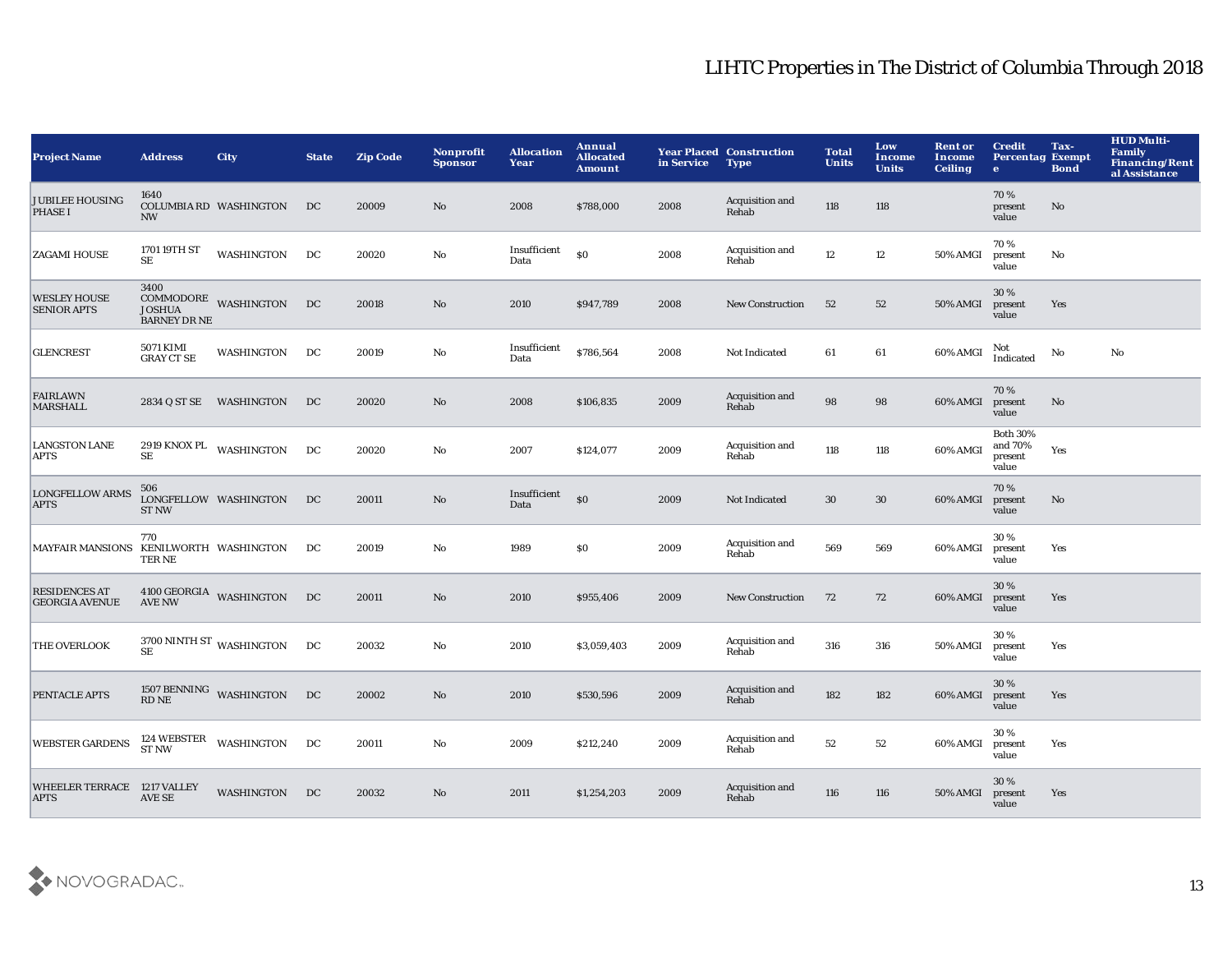| <b>Project Name</b>                                  | <b>Address</b>                   | City                      | <b>State</b> | <b>Zip Code</b> | Nonprofit<br><b>Sponsor</b> | <b>Allocation</b><br>Year | Annual<br><b>Allocated</b><br><b>Amount</b> | in Service | <b>Year Placed Construction</b><br><b>Type</b> | <b>Total</b><br><b>Units</b> | Low<br>Income<br><b>Units</b> | <b>Rent or</b><br>Income<br><b>Ceiling</b> | <b>Credit</b><br><b>Percentag Exempt</b><br>$\bullet$ | Tax-<br><b>Bond</b> | <b>HUD Multi-</b><br><b>Family</b><br><b>Financing/Rent</b><br>al Assistance |
|------------------------------------------------------|----------------------------------|---------------------------|--------------|-----------------|-----------------------------|---------------------------|---------------------------------------------|------------|------------------------------------------------|------------------------------|-------------------------------|--------------------------------------------|-------------------------------------------------------|---------------------|------------------------------------------------------------------------------|
| JASPER 29T                                           | <b>SE</b>                        | 1350 JASPER PL WASHINGTON | DC           | 20020           | No                          | 2010                      | \$600,000                                   | 2010       | Acquisition and<br>Rehab                       | 98                           | 98                            | 50% AMGI                                   | 70%<br>present<br>value                               | No                  |                                                                              |
| THE GRAYS ON<br>PENNSYLVANIA                         | 2323<br>A AVE SE                 | PENNSYLVANI WASHINGTON    | DC           | 20020           | $\mathbf{N}\mathbf{o}$      | 2010                      | \$122,000                                   | 2010       | <b>New Construction</b>                        | 118                          | 118                           | 60% AMGI                                   | 70%<br>present<br>value                               | $\mathbf{No}$       |                                                                              |
| <b>VOC-AVALON</b><br><b>COURTS</b>                   | 820<br><b>SOUTHERN</b><br>AVE SE | WASHINGTON                | DC           | 20032           | No                          | Insufficient<br>Data      | \$852,892                                   | 2010       | Acquisition and<br>Rehab                       | 118                          | 118                           | 60% AMGI                                   | 30%<br>present<br>value                               | Yes                 | No                                                                           |
| <b>SUMMIT AT ST</b><br><b>MARTIN'S</b>               | <b>116 T ST NE</b>               | WASHINGTON                | DC           | 20002           | No                          | 2010                      | \$1,247,488                                 | 2010       | <b>New Construction</b>                        | 178                          | 178                           | 60% AMGI                                   | 30 %<br>present<br>value                              | Yes                 |                                                                              |
| <b>FORT VIEW APTS</b>                                | 6030 13TH PL<br><b>NW</b>        | WASHINGTON                | DC           | 20011           | No                          | 2010                      | \$392,476                                   | 2010       | Acquisition and<br>Rehab                       | 62                           | 62                            | 60% AMGI                                   | 30%<br>present<br>value                               | Yes                 |                                                                              |
| <b>CAPPER ACC</b><br><b>TOWNHOMES I</b>              | 900 FIFTH ST<br>SE               | <b>WASHINGTON</b>         | DC           | 20003           | $\mathbf{N}\mathbf{o}$      | Insufficient<br>Data      | \$415,356                                   | 2010       | <b>New Construction</b>                        | 39                           | 39                            | 60% AMGI                                   | 30 %<br>present<br>value                              | Yes                 | No                                                                           |
| SAMUEL J SIMMONS 2801 14TH ST<br><b>NCBA ESTATES</b> | <b>NW</b>                        | WASHINGTON                | DC           | 20009           | No                          | Insufficient<br>Data      | \$406,088                                   | 2010       | Acquisition and<br>Rehab                       | 174                          | 173                           | 60% AMGI                                   | 30%<br>present<br>value                               | Yes                 | No                                                                           |
| CHESAPEAKE HOUSE CHESAPEAKE WASHINGTON               | 736<br><b>ST SE</b>              |                           | DC           | 20032           | No                          | Insufficient<br>Data      | \$244,737                                   | 2010       | Acquisition and<br>Rehab                       | 22                           | 22                            | 60% AMGI                                   | 30%<br>present<br>value                               | Yes                 | No                                                                           |
| <b>BROOKLAND LOFTS</b>                               | 3305 EIGHTH<br><b>ST NE</b>      | <b>WASHINGTON</b>         | DC           | 20017           | No                          | 2010                      | \$1,000,000                                 | 2011       | <b>New Construction</b>                        | 39                           | 39                            | 60% AMGI                                   | 70%<br>present<br>value                               | No                  |                                                                              |
| <b>KING TOWERS</b>                                   | 1220 12TH ST<br><b>NW</b>        | WASHINGTON                | DC           | 20005           | $\mathbf{N}\mathbf{o}$      | 2011                      | \$861,813                                   | 2011       | Acquisition and<br>Rehab                       | 129                          | 129                           | 60% AMGI                                   | 30%<br>present<br>value                               | Yes                 |                                                                              |
| <b>PAUL LAURENCE</b><br><b>DUNBAR APTS (PLDA) NW</b> | 2001 15TH ST                     | WASHINGTON                | DC           | 20009           | No                          | Insufficient<br>Data      | \$679,399                                   | 2011       | Acquisition and<br>Rehab                       | 139                          | $\bf{0}$                      | 60% AMGI                                   | 30%<br>present<br>value                               | Yes                 | Yes                                                                          |
| <b>THE SEVERNA</b>                                   | 1001 FIRST ST<br><b>NW</b>       | <b>WASHINGTON</b>         | DC           | 20001           |                             | 2011                      | \$995,000                                   | 2011       | <b>New Construction</b>                        | 60                           | 60                            | 60% AMGI                                   | 70%<br>present<br>value                               | No                  |                                                                              |
| <b>ST DENNIS APTS</b>                                | 1636 KENYON<br><b>ST NW</b>      | WASHINGTON                | DC           | 20010           | No                          | 2011                      | \$324,285                                   | 2011       | Acquisition and<br>Rehab                       | 32                           | 98                            | 60% AMGI                                   | 70%<br>present<br>value                               | No                  |                                                                              |

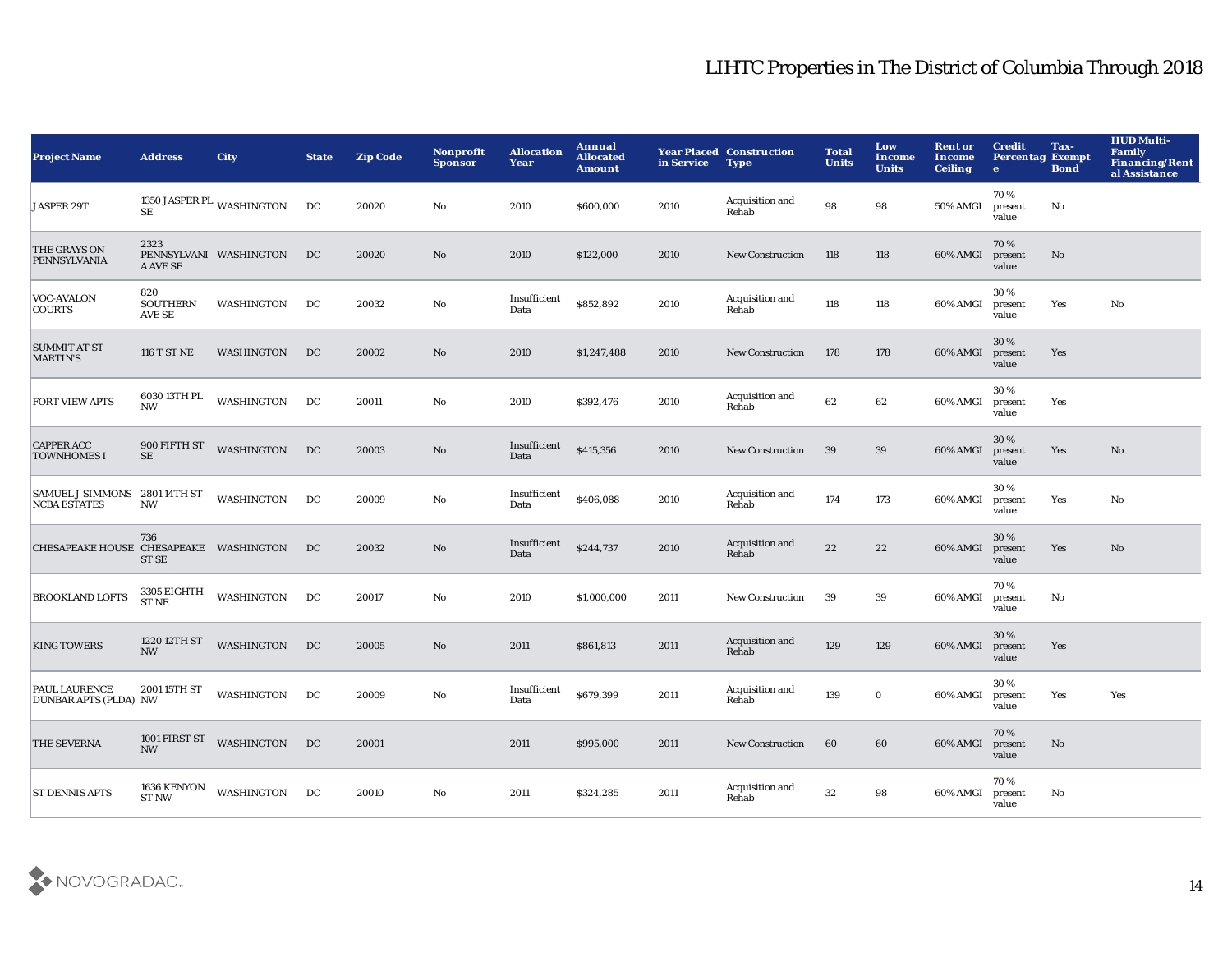| <b>Project Name</b>                                                  | <b>Address</b>                           | <b>City</b>               | <b>State</b> | <b>Zip Code</b> | Nonprofit<br><b>Sponsor</b> | <b>Allocation</b><br>Year | Annual<br><b>Allocated</b><br><b>Amount</b> | in Service | <b>Year Placed Construction</b><br><b>Type</b> | <b>Total</b><br><b>Units</b> | Low<br><b>Income</b><br><b>Units</b> | <b>Rent or</b><br>Income<br><b>Ceiling</b> | <b>Credit</b><br><b>Percentag Exempt</b><br>$\bullet$ | Tax-<br><b>Bond</b> | <b>HUD Multi-</b><br><b>Family</b><br><b>Financing/Rent</b><br>al Assistance |
|----------------------------------------------------------------------|------------------------------------------|---------------------------|--------------|-----------------|-----------------------------|---------------------------|---------------------------------------------|------------|------------------------------------------------|------------------------------|--------------------------------------|--------------------------------------------|-------------------------------------------------------|---------------------|------------------------------------------------------------------------------|
| <b>3TREE FLATS</b>                                                   | <b>AVE NW</b>                            | 3910 GEORGIA WASHINGTON   | DC           | 20011           | No                          | 2011                      | \$982,074                                   | 2011       | <b>New Construction</b>                        | 130                          | 119                                  | 60% AMGI                                   | 30%<br>present<br>value                               | Yes                 |                                                                              |
| <b>VIDA SENIOR</b><br><b>RESIDENCES AT</b><br><b>BRIGHTWOOD</b>      | 1330<br>NW                               | MISSOURI AVE WASHINGTON   | DC           | 20011           | No                          | Insufficient<br>Data      | <sub>so</sub>                               | 2011       | <b>New Construction</b>                        | 36                           | 36                                   |                                            | 60% AMGI TCEP only No                                 |                     | No                                                                           |
| <b>MATTHEWS</b><br>MEMORIAL TERRACE AVE SE                           |                                          | 2632 MLK JR WASHINGTON    | DC           | 20020           | $\mathbf{No}$               | Insufficient<br>Data      | \$788,986                                   | 2011       | <b>New Construction</b>                        | 99                           | 99                                   | 60% AMGI                                   | 30%<br>present<br>value                               | Yes                 | No                                                                           |
| <b>FAIRWAY PARK APTS</b>                                             | 2100<br><b>MARYLAND</b><br><b>AVE NE</b> | <b>WASHINGTON</b>         | DC           | 20002           | No                          | Insufficient<br>Data      | \$272,431                                   | 2011       | Acquisition and<br>Rehab                       | 407                          | 396                                  | 60% AMGI                                   | 30%<br>present<br>value                               | Yes                 | No                                                                           |
| PARK VISTA APTS                                                      | 3400 13TH ST<br><b>SE</b>                | <b>WASHINGTON</b>         | DC           | 20032           | $\mathbf{No}$               | Insufficient<br>Data      | \$1,000,000                                 | 2011       | Not Indicated                                  | 83                           | 83                                   | 60% AMGI                                   | Not<br>Indicated                                      | No                  | No                                                                           |
| <b>BEDFORD FALLS</b>                                                 |                                          | 350 50TH ST SE WASHINGTON | DC           | 20019           | No                          | Insufficient<br>Data      | \$346,238                                   | 2011       | Acquisition and<br>Rehab                       | 78                           | 78                                   | 60% AMGI                                   | 30%<br>present<br>value                               | Yes                 | No                                                                           |
| <b>KUEHNER HOUSE</b>                                                 | 1667 GOOD<br><b>HOPE RD SE</b>           | WASHINGTON                | DC           | 20020           | $\rm\thinspace No$          | Insufficient<br>Data      | \$270,924                                   | 2011       | Acquisition and<br>Rehab                       | 48                           | 48                                   | 60% AMGI                                   | 30 %<br>present<br>value                              | Yes                 | No                                                                           |
| <b>CHABRAJA HOUSE</b>                                                | 3830 S                                   | CAPITOL ST SE WASHINGTON  | DC           | 20032           | No                          | Insufficient<br>Data      | \$204,449                                   | 2011       | Acquisition and<br>Rehab                       | 53                           | 53                                   | 60% AMGI                                   | 30%<br>present<br>value                               | Yes                 | No                                                                           |
| VOC-SOUTHERN<br><b>COURTS</b>                                        | 845<br><b>ST SE</b>                      | CHESAPEAKE WASHINGTON     | DC           | 20032           | $\mathbf{No}$               | Insufficient<br>Data      | \$346,235                                   | 2011       | Acquisition and<br>Rehab                       | 62                           | 62                                   | 60% AMGI                                   | 30 %<br>present<br>value                              | Yes                 | No                                                                           |
| MILESTONE APTS-<br><b>BELMONT (SANKOFA) ST NW</b>                    |                                          | 1430 BELMONT WASHINGTON   | DC           | 20009           | No                          | 2011                      | <b>SO</b>                                   | 2011       | Acquisition and<br>Rehab                       | 54                           | 28                                   |                                            | <b>TCEP</b> only                                      |                     | No                                                                           |
| <b>MILESTONE APTS-</b><br><b>SHERMAN (NEW</b><br><b>BEGINNINGS</b> ) | 2922<br><b>NW</b>                        | SHERMAN AVE WASHINGTON    | DC           | 20001           | No                          | 2011                      | \$0                                         | 2011       | Acquisition and<br>Rehab                       | 15                           | 15                                   |                                            | <b>TCEP</b> only                                      |                     | No                                                                           |
| MILESTONE APTS-N<br><b>STREET (TWINING</b><br>TERRACE)               | 2501 N ST SE                             | WASHINGTON                | DC           | 20019           | No                          | 2011                      | <b>SO</b>                                   | 2011       | Acquisition and<br>Rehab                       | 35                           | 30                                   |                                            | <b>TCEP</b> only                                      |                     | No                                                                           |
| <b>MILESTONE APTS-</b><br><b>MARIAN RUSSELL</b>                      |                                          | 115 16TH ST NE WASHINGTON | DC           | 20002           | No                          | 2011                      | \$0                                         | 2011       | Acquisition and<br>Rehab                       | 12                           | 10                                   |                                            | <b>TCEP</b> only                                      |                     | No                                                                           |